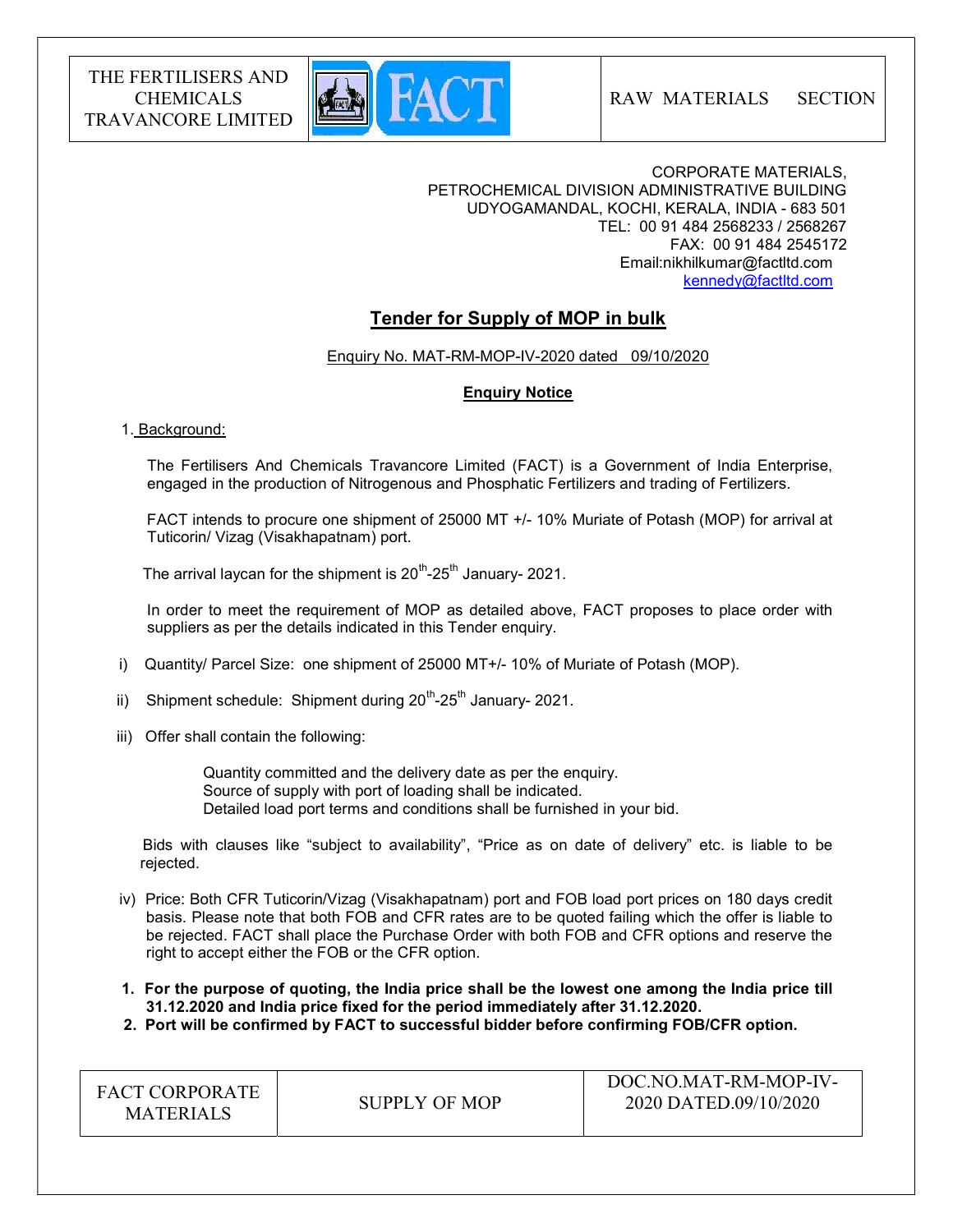

- v) Franchise: If any, to be indicated.
- vi) Specifications: Material supplied should conform to the specifications given in Annexure-A.
- . vii) Terms and conditions: Shall be as per Annexures attached. Please submit bid strictly in accordance with the same. Please note that FACT will arrange insurance.
- 3. Rate: Bidder shall quote their rates strictly in the Price Bid Format enclosed as Annexure K.
- 4. Validity of Offer: Offers shall be valid for a period of 15 days from the due date of tender opening and shall not be withdrawn by the party during its validity.
- 5. Earnest Money Deposit (EMD).

Bidder shall submit along with their bid Earnest Money Deposit (EMD) as detailed in Instructions to Bidders (Annexure-B). EMD shall be USD 1 PMT (USD One per MT) for the offered quantity. Bidder shall submit EMD along with their bid in the form of RTGS payment. FACT's account details to enable RTGS payment given below

The Bank Details are as follows:

 STATE BANK OF INDIA COMMERCIAL BRANCH VANKARATH TOWERS PADIVATTOM COCHIN 682024

 CONTACT NOS : BOBEN MATHAI : 8593070731 BRANCH LANDLINE : 0484 - 2340028/29

A/c No : 10590232386 IFSC : SBIN0004062 SWIFT : SBININBB245 TYPE : CC ACCOUNT

The EMD is exempted in the case of:

- i) Manufacturers / producers who have supplied a minimum Quantity of 22500 MT Fertilizers to PSEs/Coops, in India.
- ii) Reputed traders who have supplied a minimum Quantity of 22500 MT Fertilizers to FACT for at least two years in the last five years.

Necessary documents shall be provided to prove the exemption criteria.

6. Pre- Qualification Criteria:

The pre-qualification criteria will be as below:

| <b>FACT CORPORATE</b><br>SUPPLY OF MOP<br><b>MATERIALS</b> | DOC.NO.MAT-RM-MOP-IV-<br>2020 DATED.09/10/2020 |
|------------------------------------------------------------|------------------------------------------------|
|------------------------------------------------------------|------------------------------------------------|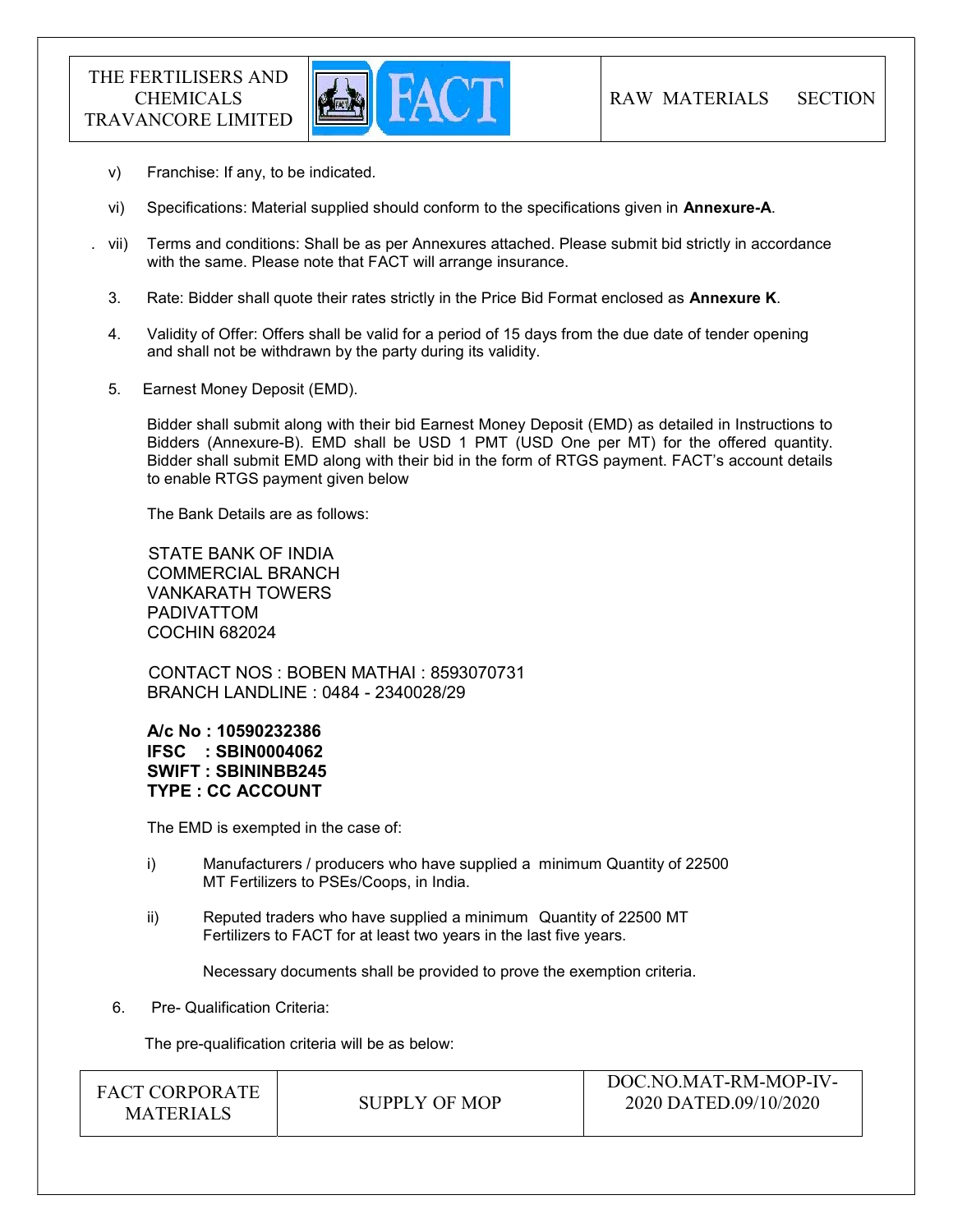

Should have supplied to any buyer (in India or outside) at least one shipment of 25,000 MT+/- 10% any fertilizers as per Indian FCO, on CFR basis during any one of the preceding three years ending as on the date of Part- A bid opening.

The following relevant documents, duly attested by the Applicant's Authorized Signatory, shall be submitted in support of the above:

- a) Copy of Purchase Order(s)/Agreement(s).
- b) Copy of Bill(s) of Lading.
- c) Copy of Invoice(s).
- d) Traders have to submit Letter(s) issued by the Fertilizer Producer's Authorized Signatory confirming to backup with respect to quality and quantity along with copy/copies of Analysis Reports showing all parameters as per FCO specifications, duly attested by the Producer's Authorized Signatory.

#### Notes:

 All bidders shall furnish, along with their Part A bid, Pre-qualification Questionnaire (Annexure- C and Annexure - D), duly filled, attaching all supporting documents as required therein.

7. Evaluation will be done on landed cost at Tuticorin/ Vizag (Visakhapatnam) Port including Insurance charges, applicable port dues, customs duty etc. based on the CFR price on 180 days credit basis. Exchange Rate for conversion of CFR price will be the RBI reference rate on the date of opening of Part-A of the tender. If the date of opening is a Bank holiday, the exchange rate of the previous Bank working day will be considered for evaluation. Bank charges as below will be loaded for evaluation.

 Loading charges : Foreign LC charges;Usance LCs below 5 crores : 0.13% p. a ; Usance LCs above 5 crores:0.18% p. a. Current Inland LC charges;0.1875 % p.a;

 8. All vessels calling at Tuticorin /Visakhapatnam Port should have valid P&I and Classification certificates, which should be covered by International Group of P & I Clubs and classified with International Association of Classification Societies as stipulated by the Ministry of Shipping, Govt.of India.

 If not, necessary relaxation has to be taken by Vessel Owner from Ministry of Shipping, Govt. of India as per circular No.SR-12020/2/2011-MG dated 2 Aug'12 issued by Ministry of Shipping, well in advance of vessel's arrival, failing which permission will not be granted by Port for berthing of vessel.

- 9. Payment: Payment shall be on  $180<sup>th</sup>$  day from BL date by LC. LC opening charges and Bank charges in India shall be to FACT's account. All charges outside India, including confirmation charges, in case confirmation is required, shall be to seller's account. LC shall be opened only after receipt of Security Deposit bank guarantee as per clause 3 of Annexure E.
- 10. Other Terms and Conditions: All other terms and conditions shall be as detailed in the various Annexures attached along with this enquiry.
- 11. Bids shall be submitted on a two-part basis, Part A and Part B, as detailed in the Instructions to Bidders (Annexure-B).

Due date / time for submission of bids: 30/10/2020 - 1400 Hrs. IST.

| <b>FACT CORPORATE</b><br>2020 DATED.09/10/2020<br>SUPPLY OF MOP<br><b>MATERIALS</b> | DOC.NO.MAT-RM-MOP-IV- |  |  |
|-------------------------------------------------------------------------------------|-----------------------|--|--|
|-------------------------------------------------------------------------------------|-----------------------|--|--|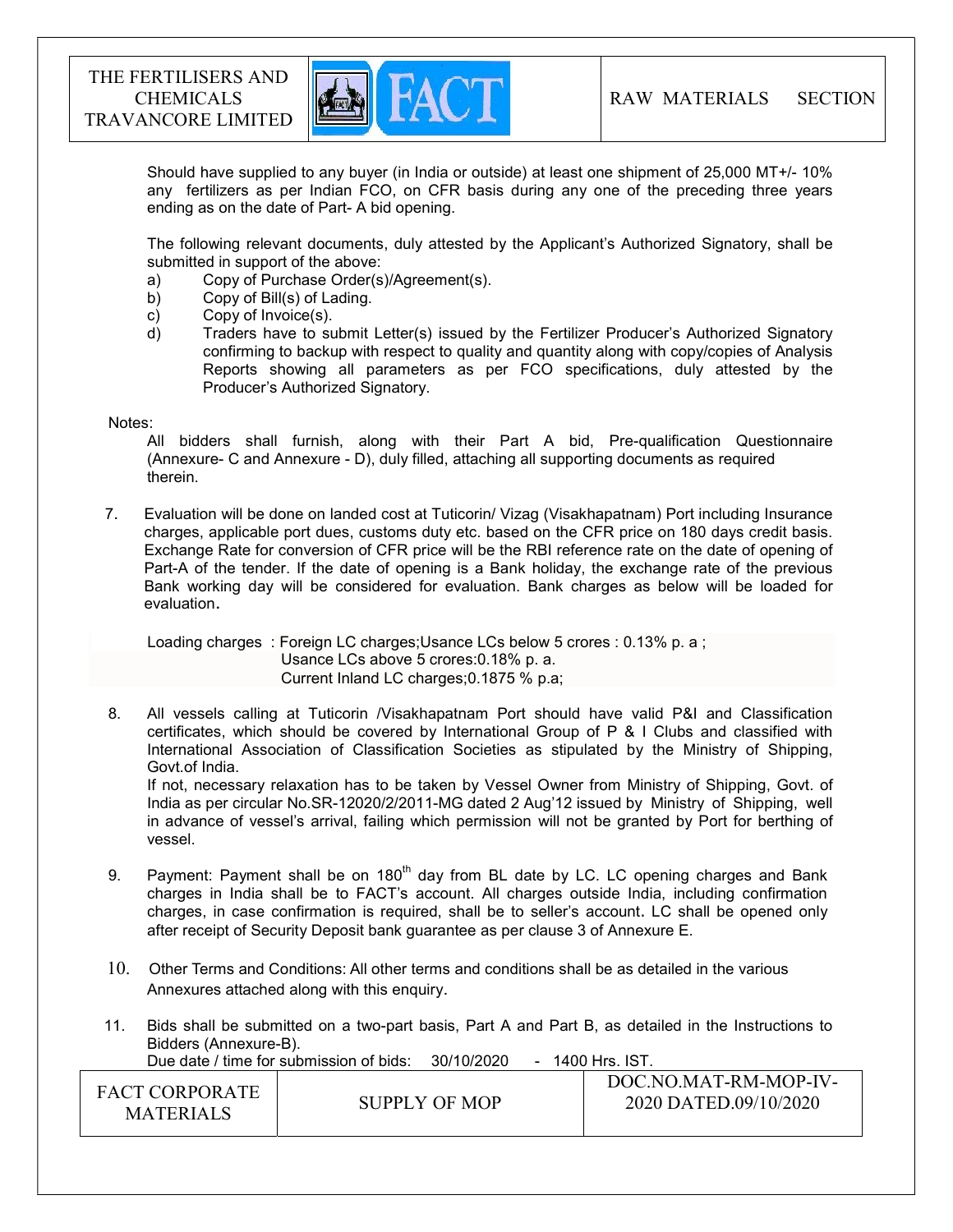

Due date/ time for opening of Bids:  $30/10/2020 - 1430$  Hrs. IST

 Bids shall be complete giving all the requirements as per the enquiry. Evaluation of bids shall be made based on the details given in the bid. Post-bid clarifications on price, quantity, delivery schedule, lay time, payment terms and shipment terms are unacceptable except against any post bid clarification as required by FACT. Post bid clarifications on suo-motu basis will be summarily rejected and such action by bidders will be viewed seriously.

- 12.0 I. Any bidder from a country which shares a land border with India will be eligible to bid in this tender only if the bidder is registered with the Competent Authority as specified in Annexure-I of Order No. 6/18/2019-PPD dated 23.07.2020 of Ministry of Finance, Department of Expenditure, Public Procurement Division, Govt. of India. If registered with Competent Authority as above a copy of registration certificate shall be furnished along with the bid failing which the bid shall be rejected.
	- II. "Bidder" (including the term "tenderer", "consultant" or "service provider" in certain contexts) means any person or firm or company, including any member of a consortium or joint venture (that is an association of several persons, or firms or companies), every artificial juridical person not falling in any of the descriptions of bidders stated hereinbefore, including any agency branch or office controlled by such person, participating in a procurement process.
	- III. "Bidder from a country which shares a land border with India" for the purpose of this Order means:- a. An entity incorporated, established or registered in such a country; or b. A subsidiary of an entity incorporated, established or registered in such a country; or c. An entity substantially controlled through entities incorporated, established or registered in such a country; or d. An entity whose beneficial owner is situated in such a country; or e. An Indian (or other) agent of such an entity or f. A natural person who is a citizen of such a country; or g. A Consortium or joint venture where any member of the consortium or joint venture falls under any of the above.
	- IV. The beneficial owner for the purpose of (iii) above will be as under:
		- 1. In case of a company or Limited Liability Partnership the beneficial owner is the natural person(s), who, whether acting alone or together, or through one or more juridical person, has a controlling ownership interest or who exercises control through other means. Explanation-- a. "Controlling ownership interest" means ownership of or entitlement to more than twenty-five per cent of shares or capital or profits of the company; b. "Control" shall include the right to appoint majority of the directors or to control the management or policy decisions including by virtue of their shareholding or management rights or shareholders agreements or voting agreements;
		- 2. In case of a partnership firm, the beneficial owner is the natural person(s) who, whether acting alone or together, or through one or more juridical person, has ownership of entitlement to more than fifteen percent of capital or profits of the partnership;
		- 3. In case of an unincorporated association or body of individuals, the beneficial owner is the natural person(s), who, whether acting alone or together, or through one or more juridical person, has ownership of or entitlement to more than fifteen percent of the property or capital or profits of such association or body of individuals;

| <b>FACT CORPORATE</b><br><b>MATERIALS</b> | SUPPLY OF MOP | DOC.NO.MAT-RM-MOP-IV-<br>2020 DATED.09/10/2020 |
|-------------------------------------------|---------------|------------------------------------------------|
|-------------------------------------------|---------------|------------------------------------------------|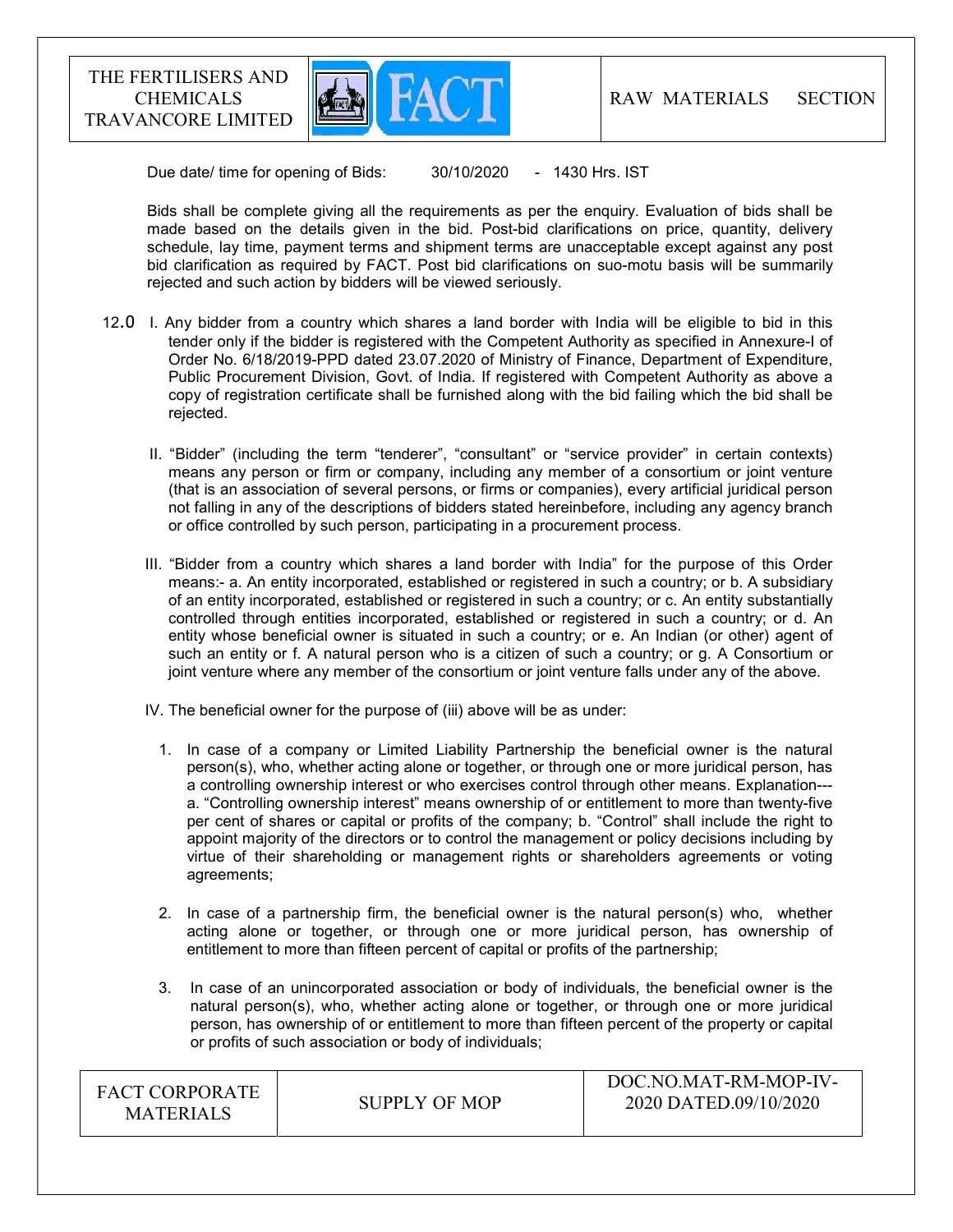

- 4. Where no natural person is identified under (1) or (2) or (3) above, the beneficial owner is the relevant natural person who holds the position of senior managing official; 5. In case of a trust, the identification of beneficial owners(s) shall include identification of the author of the trust, the trustee, the beneficiaries with fifteen percent or more interest in the trust and any other natural person exercising ultimate effective control over the trust through a chain of control of ownership.
- V. An Agent is a person employed to do any act for another, or to represent another in dealings with third person.
- VI. Notwithstanding anything contained herein above, these provisions shall not apply to bidders from those countries (even if sharing a land border with India) to which the Government of India has extended lines of credit or in which the Government of India is engaged in development projects.

Certificate to be submitted by tenderers:

- 1. "I have read the clause regarding restrictions on procurement from a bidder of a country which shares a land border with India; I certify that this bidder is not from such a country or, if from such a country, has been registered with the Competent Authority. I hereby certify that this bidder fulfils all requirements in this regard and is eligible to be considered. [Where applicable, evidence of valid registration by the Competent Authority shall be attached".
- 2. The bidders shall submit a certificate, along with their bid, to the effect that they fully comply with the Order F.No. 6/18/2019-PPD dated 23.07.2020 and subsequent amendment, if any, issued by Ministry of Finance, Department of Expenditure, Public Procurement Division, Government of India. If such a certificate given by a bidder, whose bid is accepted, is found to be false, then this would be a ground for immediate termination and further legal action in accordance with law

Please submit your bid complete in all respects, within the stipulated time.

Thanking you,

Deputy General Manager (Materials) - RM For FACT Ltd, Cochin.

| Encl:                 |     | Annexure | A | - Specifications of Muriate of Potash (MOP).     |                       |
|-----------------------|-----|----------|---|--------------------------------------------------|-----------------------|
|                       | 2.  | Annexure | B | - Instructions to Bidders.                       |                       |
|                       | 3   | Annexure | С | - Pre-qualification Questionnaire.               |                       |
|                       | 4.  | Annexure | D | - Details of previous supplies.                  |                       |
|                       | 5.  | Annexure | Е | - Terms and Conditions for Purchase.             |                       |
|                       | 6.  | Annexure | F | - Shipping terms for FOB Contract.               |                       |
|                       | 7.  | Annexure | G | - Shipping Terms for CFR contract.               |                       |
|                       | 8.  | Annexure | H | - Compliance Statement.                          |                       |
|                       | 9.  | Annexure | J | - Unpriced copy of Price Bid Format              |                       |
|                       | 10. | Annexure | ĸ | - Price Bid Format                               |                       |
|                       | 11. | Annexure |   | - List of Banks                                  |                       |
|                       | 12. | Annexure | М | - Proforma of Bank Guarantee in lieu of Security |                       |
|                       |     |          |   | Deposit.                                         |                       |
|                       |     |          |   |                                                  | DOC.NO.MAT-RM-MOP-IV- |
| <b>FACT CORPORATE</b> |     |          |   | <b>SUPPLY OF MOP</b>                             | 2020 DATED.09/10/2020 |
| <b>MATERIALS</b>      |     |          |   |                                                  |                       |
|                       |     |          |   |                                                  |                       |
|                       |     |          |   |                                                  |                       |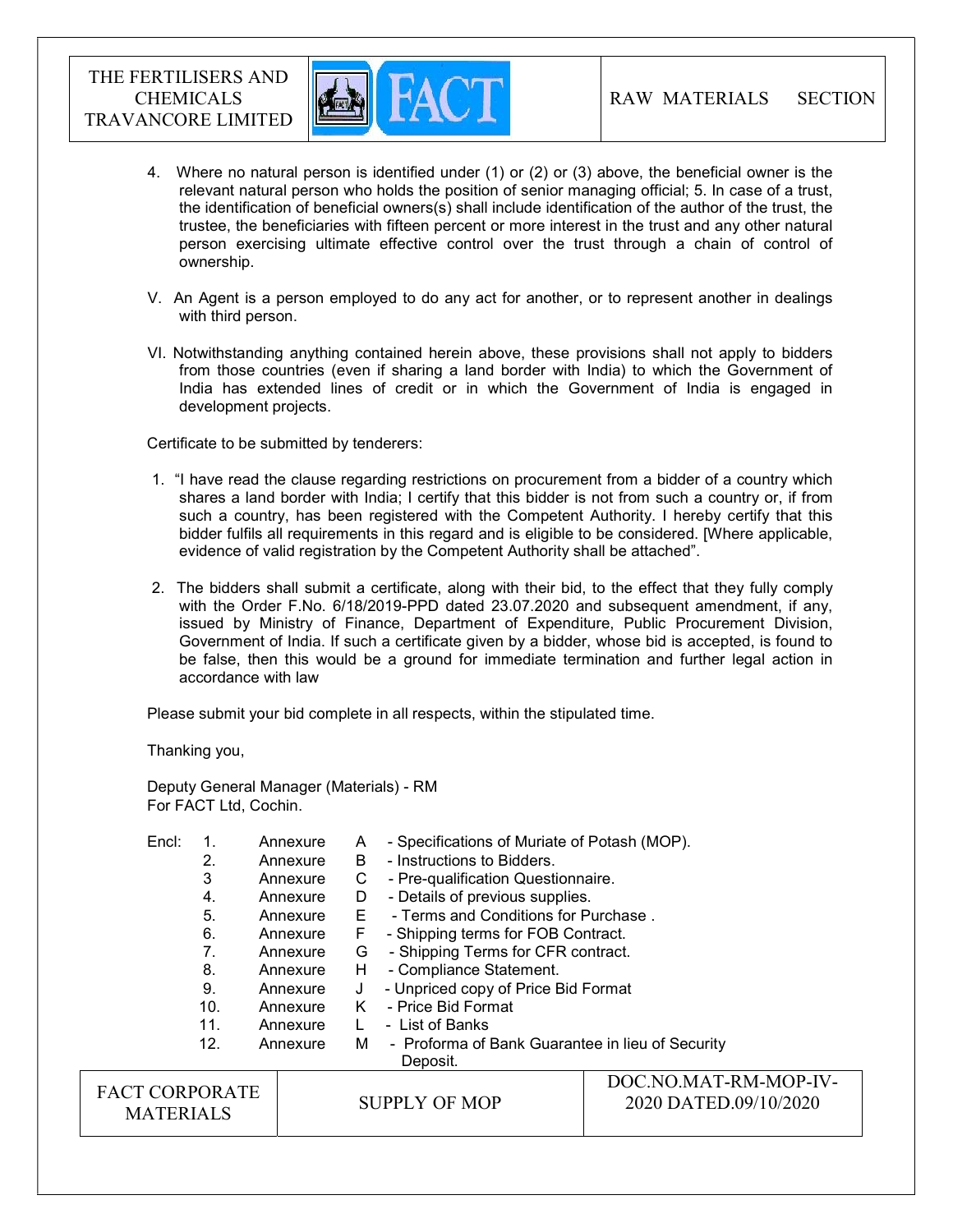

## Annexure-A

# SPECIFICATION OF MURIATE OF POTASH (MOP)

 Muriate of Potash (MOP) in loose bulk confirming to Indian FCO in Red / Pink colour.

## Specifications Muriate of Potash (MOP) as per Indian FCO:

Moisture, per cent by weight, Maximum  $\cdot$  00.50% Water Soluble Potassium content as K2O, per cent by weight, Minimum : 60.00% Sodium as NaCl, per cent by weight, (on dry basis), maximum : 03.50%

Particle Size: Minimum 65% of the material shall be retained between 0.25mm and 1.7mm IS sieve.

MOP should be crystalline, free flowing, Pink/red in colour and free from visible contamination/clay/grit. The product loaded in each vessel must be supplied from a single source/mine. The colour & particle size of the product should b uniform and free flowing.

-------------------------------------------------------------------------------------------------------------------------

FACT CORPORATE ET CONFONATE SUPPLY OF MOP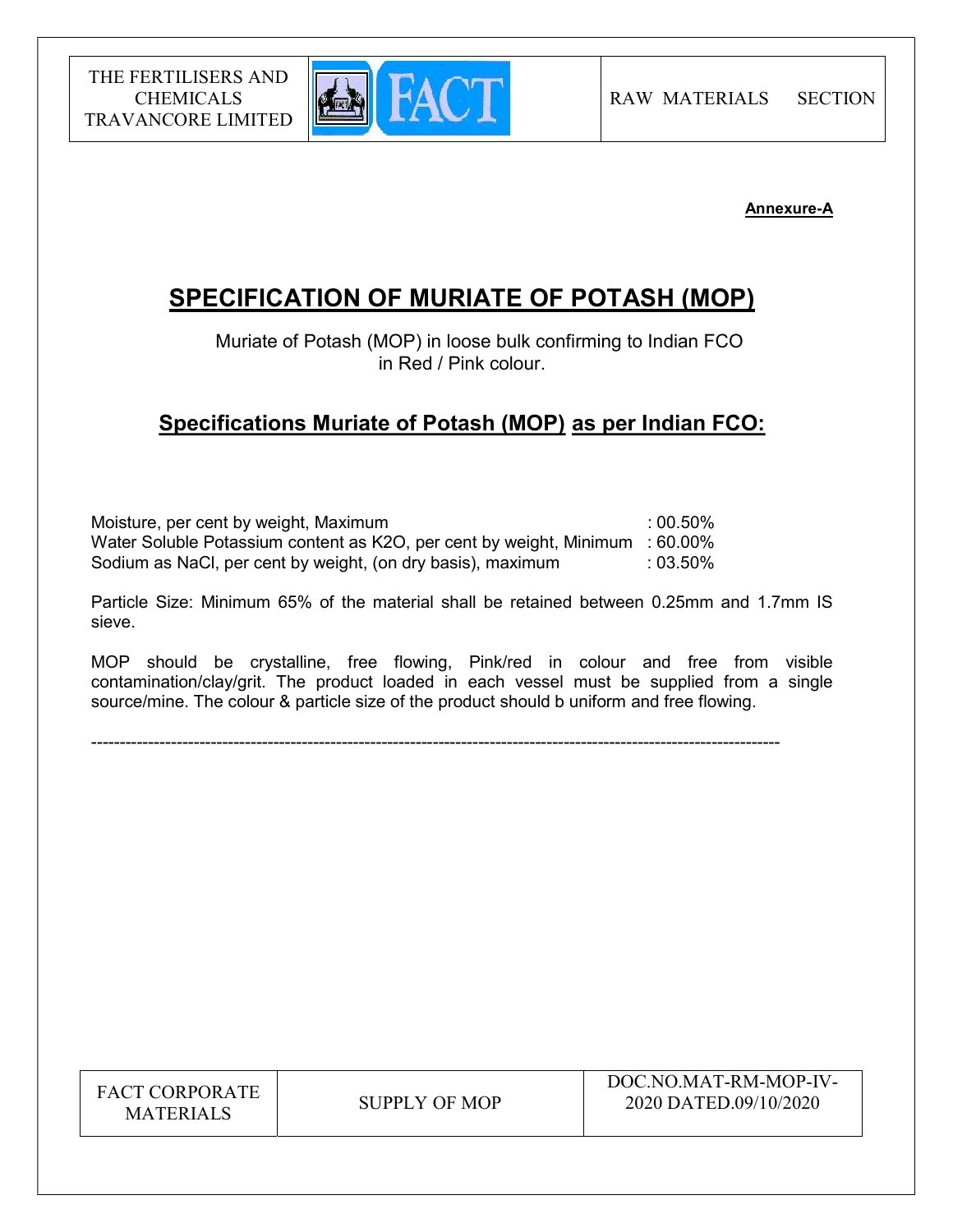

## Annexure B

#### INSTRUCTIONS TO BIDDERS

#### 1. Definitions:

.

FACT: Shall mean The Fertilisers and Chemicals Travancore Limited, having registered office at Udyogamandal, Cochin, Kerala and its various Divisions. This enquiry is sent by Corporate Materials, FACT - Head Office, Udyogamandal.

Bidder: Shall mean the firm/manufacturer/trader/individual who submits bid in response to this enquiry.

Seller: Shall mean the firm/manufacturer/trader/individual on whom FACT places the Purchase **Order** 

Contract value: Total all-inclusive price for the order quantity.

- 2. Bidders shall study carefully the Enquiry Notice, Instructions to Bidders and all Terms and Conditions attached along with this enquiry. All conditions set out therein shall be binding on the bidders unless conflicting with any conditions expressly stated by FACT, while accepting any bid in the event of such acceptance.
- 3. Earnest Money Deposit (EMD):

Bidder shall submit along with their bid Earnest Money Deposit (EMD) as detailed below:

EMD shall be USD 1 PMT (USD One Per MT) for the offered quantity. Bidder shall submit EMD along with their bid in the form of RTGS payment

The Bank Details are as follows:

 STATE BANK OF INDIA COMMERCIAL BRANCH VANKARATH TOWERS PADIVATTOM COCHIN 682024

 CONTACT NOS : BOBEN MATHAI : 8593070731 BRANCH LANDLINE : 0484 - 2340028/29

 A/c No : 10590232386 IFSC : SBIN0004062 SWIFT : SBININBB245 TYPE : CC ACCOUNT

The RTGS remittance towards EMD has to be made and UTR Number informed to us by email/fax prior to the due date/time for submission of bid. Bids without EMD are liable to be rejected.

| <b>FACT CORPORATE</b><br><b>MATERIALS</b> | SUPPLY OF MOP | DOC.NO.MAT-RM-MOP-IV-<br>2020 DATED.09/10/2020 |  |
|-------------------------------------------|---------------|------------------------------------------------|--|
|-------------------------------------------|---------------|------------------------------------------------|--|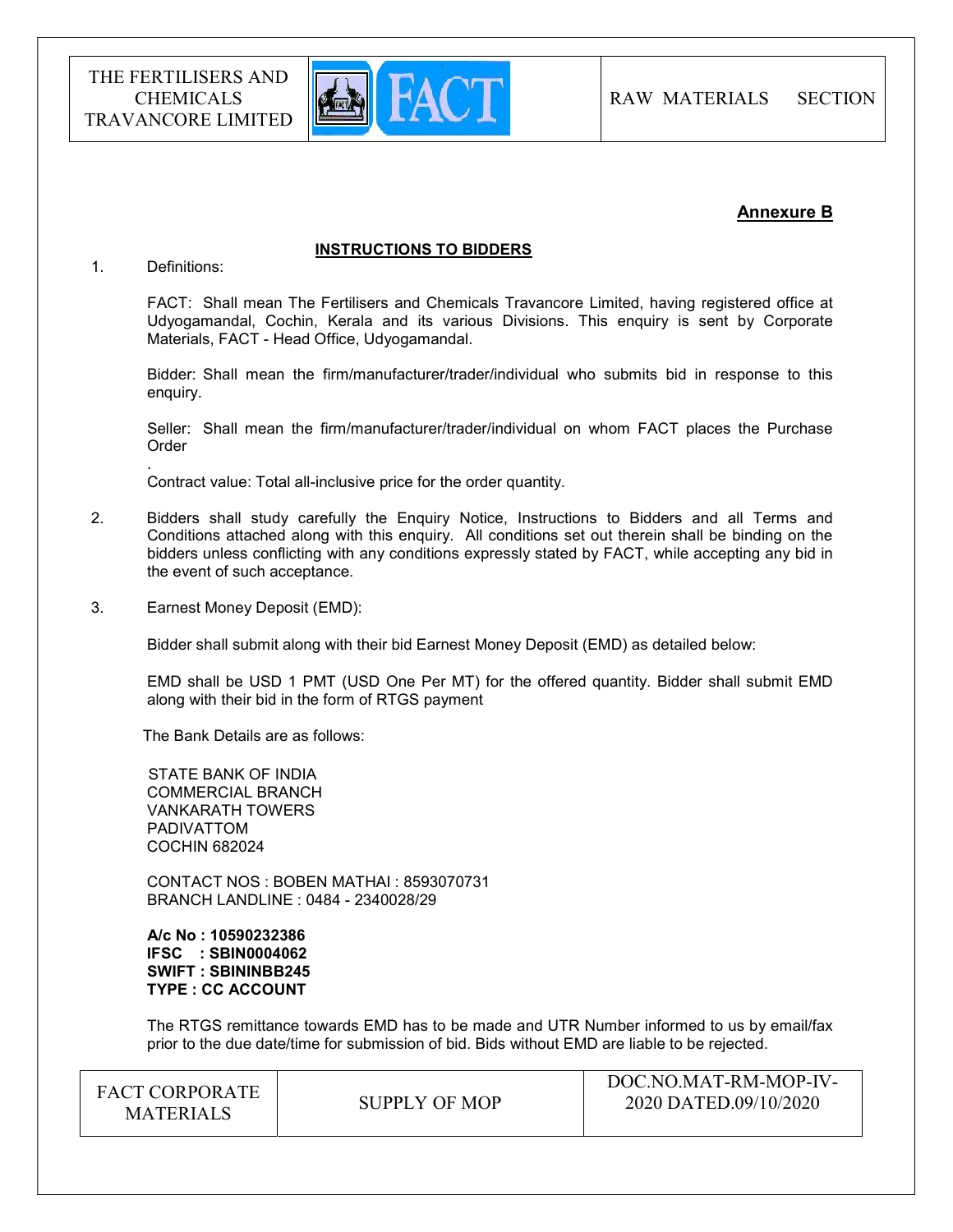

EMD shall not carry any interest. In case the bidder who is awarded the contract so desire to adjust the EMD against Security Deposit, the same may be allowed by FACT, based on written request. EMD of the unsuccessful bidders shall be refunded after award of the contract(s).

The EMD is exempted in the case of:

- i) Manufacturers / producers who have supplied a minimum Quantity of 22500 MT Fertilizers to PSEs/Coops, in India.
- ii) Reputed traders who have supplied a minimum Quantity of 22500 MT Fertilizers to FACT for at least two years in the last five years.

Necessary documents shall be provided to prove the exemption criteria.

4. Submission /opening of bids:

Bids shall be submitted on a two-part basis, Part A and Part B, as detailed in the Instructions to Bidders vide Annexure - B.

Part A bid shall be the Pre-qualification cum Techno-commercial bid and shall consist of the following:

- 1. Annexure A Specifications of Muriate of Potash (MOP) 2. Annexure B - Instructions to Bidders
- 3 Annexure C Pre-qualification Questionnaire
- 4. Annexure D Details of previous supplies
- 5. Annexure E Terms and Conditions for Purchase
- 6. Annexure F Shipping terms for FOB Contract
- 7. Annexure G Shipping terms for CFR contract
- 8. Annexure H Compliance Statement
- 9. Annexure J Un-priced copy of Price bid
- 10. Earnest Money Deposit (EMD) by way of RTGS Payment.

Annexures A to J shall be signed and sealed by the Authorized Signatory of the bidder on all pages. Annexures C and D shall be filled in with all the required details and all supporting documents as required therein shall be attached as part of this document.

Annexure-H shall indicate deviations, if any, in the terms of the enquiry documents (Enquiry Notice and all Annexures) as offered by them, referring the relevant Annexures/clauses.

Bidder shall indicate in the un-priced copy of the Price Bid Format (Annexure J) whether quoted/ not quoted against each item. Bidder shall not indicate rates in the un-priced copy of Annexure J.

**Part B bid** shall be the Price bid. Bidders are required to quote their rates strictly in the Price Bid format enclosed as Annexure K.

 All tender documents shall be in English language. All other information shall also be supplied by the tenderer in English language. All quoted prices shall be indicated by tenderer both in

| <b>FACT CORPORATE</b><br><b>MATERIALS</b> | SUPPLY OF MOP | DOC.NO.MAT-RM-MOP-IV-<br>2020 DATED.09/10/2020 |
|-------------------------------------------|---------------|------------------------------------------------|
|                                           |               |                                                |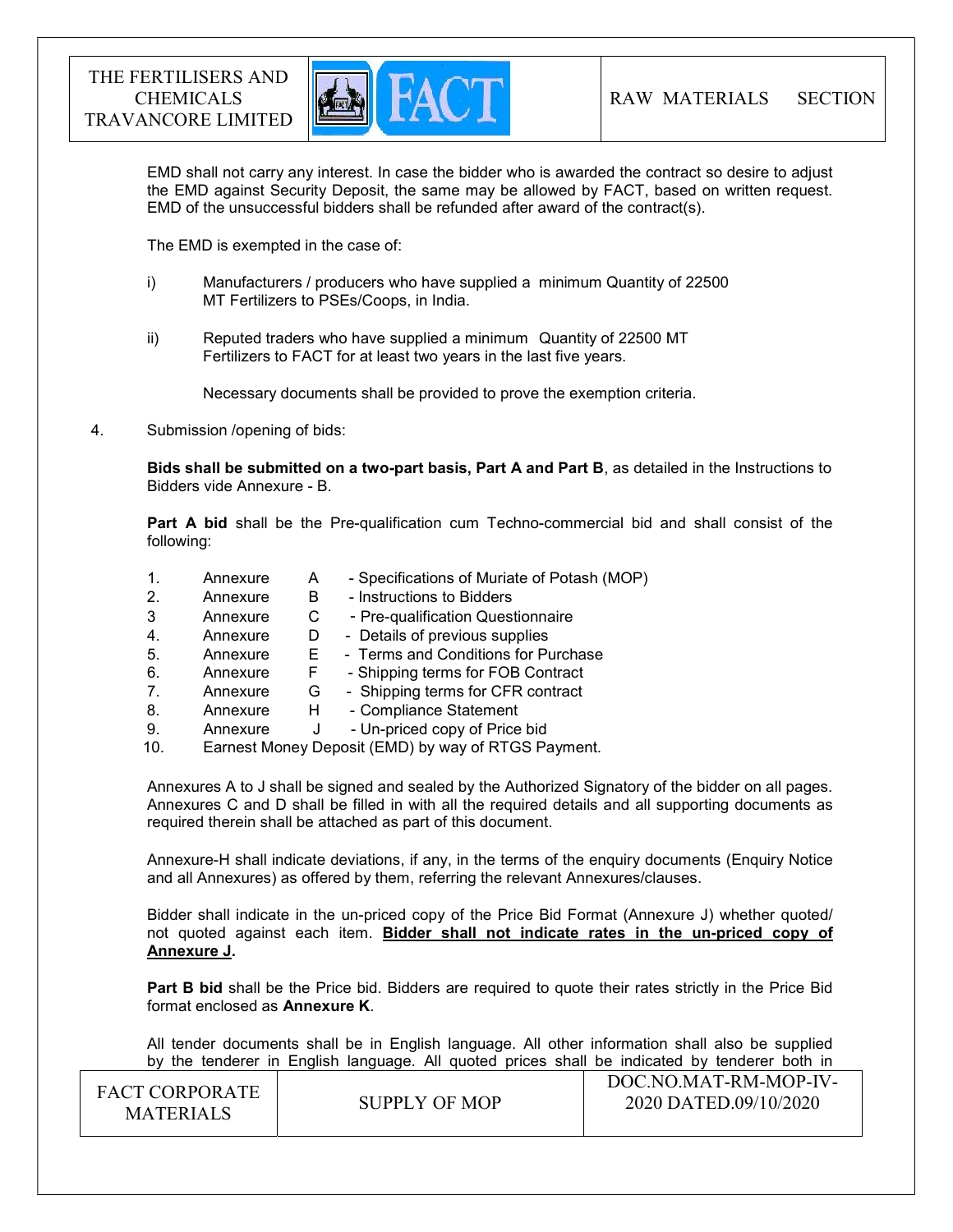

 figures and words and where there is difference between quoted in figures and quoted in words, the prices quoted in words shall prevail.

Part A bid consisting of Annexures A to J above and the EMD shall be enclosed in an envelope and sealed and shall superscribe the enquiry No., Name of the bidder and indicate as Part A bid.

Part B bid (Annexure-K), duly signed by the bidder and affixed with bidder's seal, shall be enclosed in another envelope and sealed, which shall also superscribe the enquiry No and Name of bidder and indicate as Part B Bid.

The envelopes containing Part A bid and Part B bid as above shall be enclosed and sealed in another envelope, also superscribing the enquiry No and Name of the bidder.

The sealed envelope containing Part A and Part B bids as above shall be addressed and submitted to the Assistant Officer (Administration), Central Bid Registration Cell, PD Administration Building, FACT Ltd., Udyogamandal, Cochin - 683 501 not later than the time stipulated in the enquiry. Delayed/late bids are liable to be rejected. Even though this enquiry stipulates two part bid , offers sent by e-mail shall be considered as a special case. Email shall be sent separately as per below ;

PART A-Technical bid shall be sent nikhilkumar@factltd.com / kennedy@factltd.com

#### PART B-Price bid shall only be sent to mop4@factltd.com

The following officer in Administration Department are authorized to receive bids.

1) Mrs. Ancy Mathew - Officer (Admin).

Due date and time for submission of bids: 30/10/2020, 1400 Hrs. IST.

Bids shall be opened at the Administrative Office, FACT Petrochemical Division, Udyogamandal at in the presence of bidders or their authorized representatives who may be present. Bidder's representatives attending the bid opening shall bring with them the authorization from the bidder. Due date/Time for opening of Bids: 30/10/2020 1430 Hrs. IST

#### 5. Validity of Bid: Bid shall be valid at least till 1800 Hrs. IST on 14/11/2020.

The original bid shall not be withdrawn within the validity period even if negotiations are done or counter offer made by us.

- 6. Bids shall be complete giving all the requirements as per the enquiry. Evaluation of bids shall be made based on the details given in the bid. Post-bid clarifications on price, quantity, delivery schedule, lay time, payment terms and shipment terms are unacceptable except against any post bid clarification as required by FACT. Post bid clarifications on suo-motu basis will be summarily rejected and such action by bidders will be viewed seriously.
- 7. The bids shall be neatly written in ink/typed with pages consecutively numbered and shall be signed on all pages. Bids shall be free from over writing and all corrections shall be duly attested by the bidder. All rates shall be filled in figures and words. If there is any difference between the amount given in figures and words, the lower of the two shall be considered.

| <b>FACT CORPORATE</b><br><b>MATERIALS</b> | SUPPLY OF MOP | DOC.NO.MAT-RM-MOP-IV-<br>2020 DATED.09/10/2020 |
|-------------------------------------------|---------------|------------------------------------------------|
|-------------------------------------------|---------------|------------------------------------------------|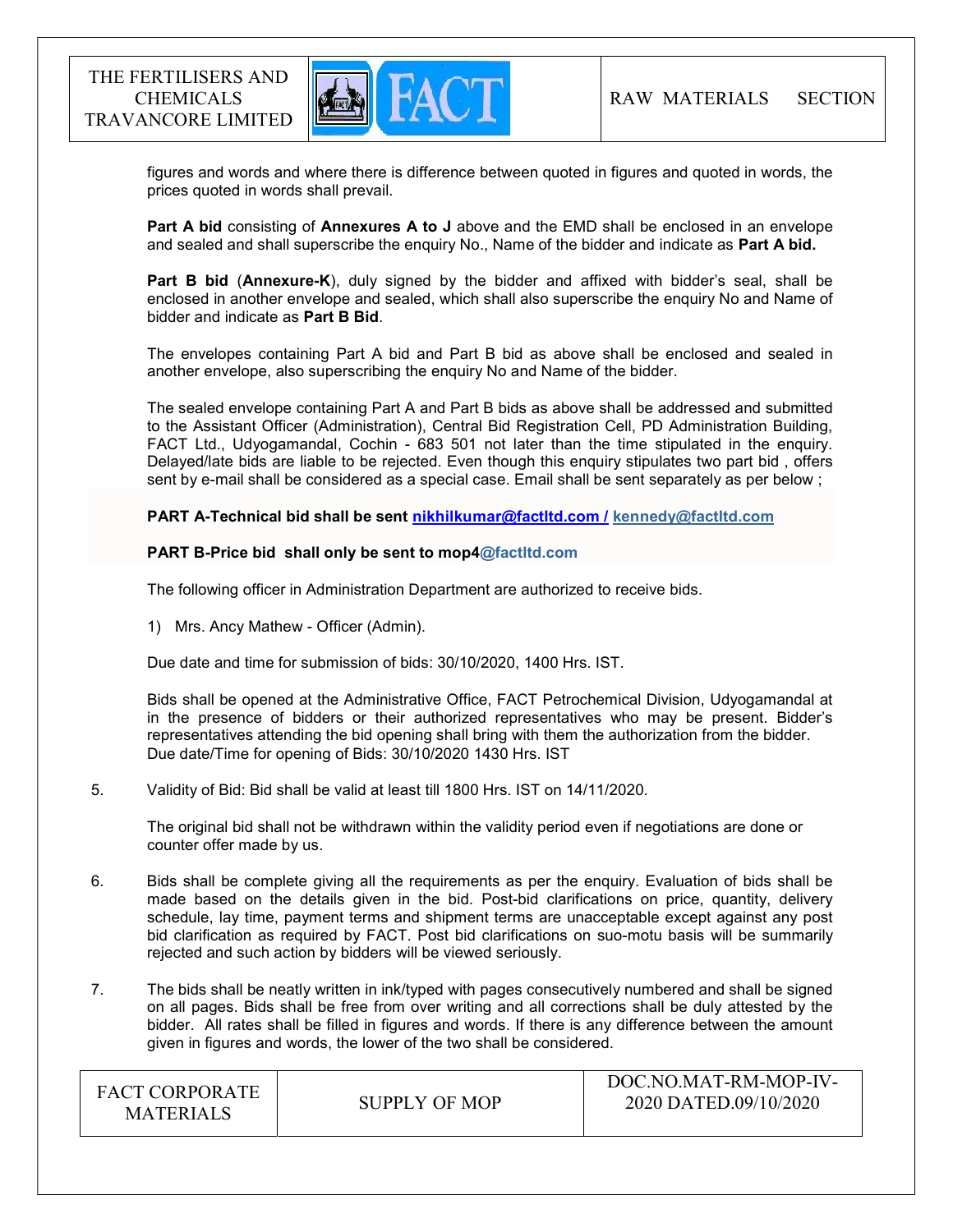

8. The bid shall be signed by authorized persons only.

---------------------

- 9. FACT is not bound to accept the lowest bid and reserves the right to reject any or all the bids without assigning any reason(s) whatsoever. FACT also reserves the right to place order/ orders on one or more bidders or cancel this enquiry.
- 10. FACT reserves the right to extend without giving any reason(s) the closing date/time of the enquiry.

| FACT CORPORATE   |
|------------------|
| <b>MATERIALS</b> |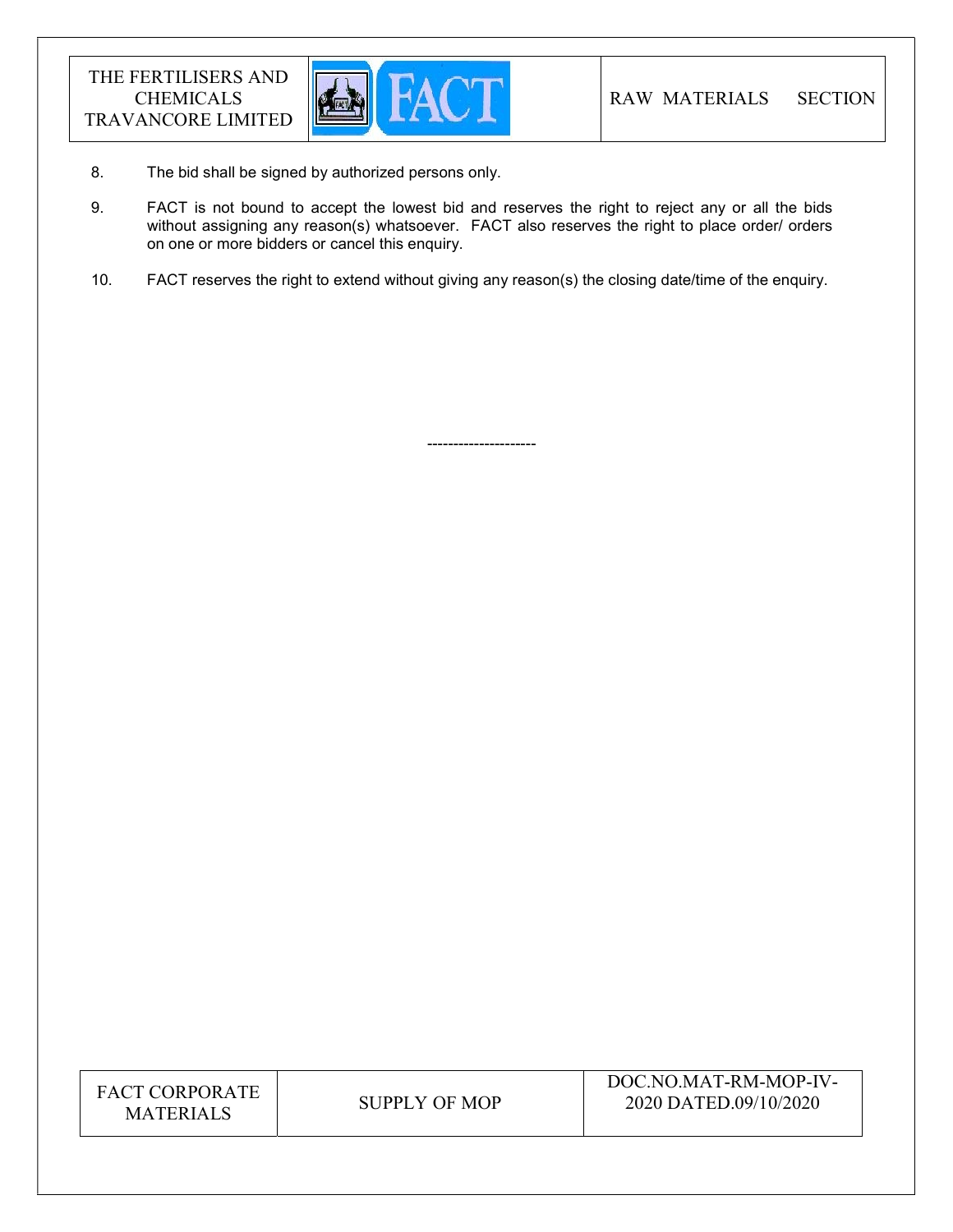

Annexure C

## QUESTIONNAIRE FOR PRE-QUALIFICATION OF VENDORS FOR SUPPLY OF MOP

|       | Description                                                             | To be filled in by vendor                      |
|-------|-------------------------------------------------------------------------|------------------------------------------------|
| 1.1.0 | Name of the vendor                                                      |                                                |
| 1.2.0 | Full address with PIN code                                              |                                                |
| 1.3.0 | <b>Telephone Numbers</b>                                                |                                                |
| 1.4.0 | E-mail ID                                                               |                                                |
| 1.5.0 | <b>Fax Numbers</b>                                                      |                                                |
| 1.6.0 | Contact Person(s)                                                       |                                                |
| 2.0.0 | <b>Company Particulars:</b>                                             |                                                |
| 2.1.0 | Constitution                                                            |                                                |
| 2.2.0 | Country in which company is registered                                  |                                                |
| 2.3.0 | Areas of activity including chartering of vessels                       |                                                |
| 2.4.0 | Name and address of Bankers                                             |                                                |
| 2.5.0 | <b>Financial data:</b>                                                  |                                                |
| 2.5.1 | Sales turn-over for the last three years                                |                                                |
| 2.5.2 | Profit after tax for the last three years                               |                                                |
| 2.5.3 | Copy of Audited Balance Sheet/Annual Report<br>for the last three years | (Documents to be enclosed)                     |
| 3.0.0 | <b>Sourcing particulars:</b>                                            |                                                |
| 3.1.0 | <b>Whether Producer/ Trader</b>                                         |                                                |
| 3.2.0 | If Producer:                                                            |                                                |
| 3.2.1 | Location of mine of Producer                                            |                                                |
| 3.2.2 | Annual Production Capacity for MOP in each<br>mine.                     |                                                |
|       | <b>FACT CORPORATE</b><br><b>SUPPLY OF MOP</b><br><b>MATERIALS</b>       | DOC.NO.MAT-RM-MOP-IV-<br>2020 DATED.09/10/2020 |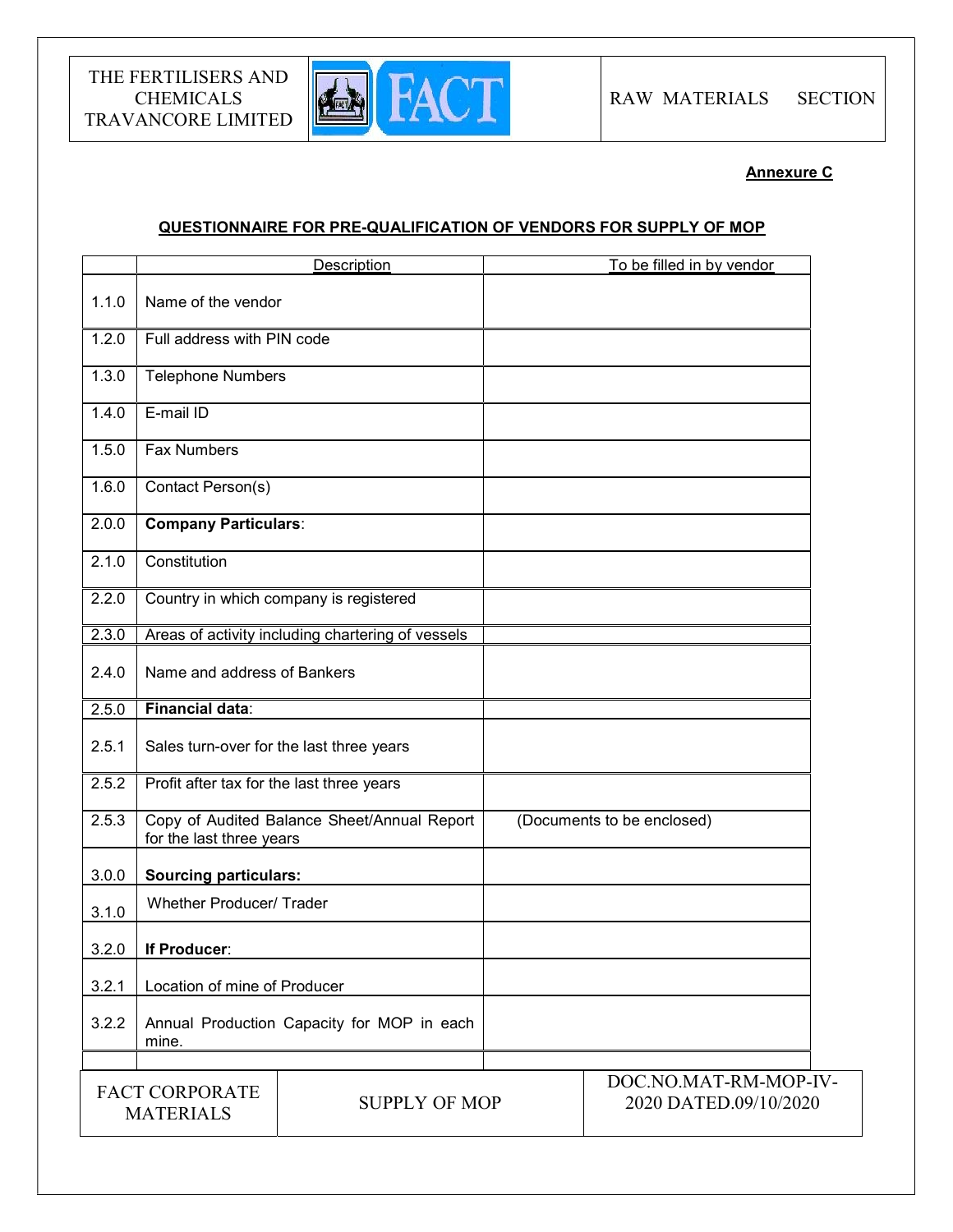

| 3.2.3                                                             | specification required by us as given.                                                                                                                             | Typical Analysis Report of MOP produced in<br>each mine duly attested by the Applicant's<br>Authorized Signatory showing parameters of | (Document to be enclosed)                                                                  |
|-------------------------------------------------------------------|--------------------------------------------------------------------------------------------------------------------------------------------------------------------|----------------------------------------------------------------------------------------------------------------------------------------|--------------------------------------------------------------------------------------------|
| 3.3.0                                                             | If Trader:                                                                                                                                                         |                                                                                                                                        |                                                                                            |
| 3.3.1                                                             | MOP is proposed to be sourced                                                                                                                                      | Name and address of producer from where                                                                                                |                                                                                            |
| 3.3.2                                                             | mine stated above                                                                                                                                                  | Annual production capacity of MOP in each                                                                                              |                                                                                            |
| 3.3.3                                                             | respect to quality and quantity                                                                                                                                    | Letter(s) issued by the MOP Producer's<br>authorized signatory confirming to backup with                                               | (Document to be enclosed)                                                                  |
| 3.3.4                                                             | Typical Analysis Report of MOP produced in<br>each mine showing parameters of specification<br>as per FCO, duly attested by the producer's<br>authorized signatory |                                                                                                                                        | (Documents to be enclosed)                                                                 |
| 4.0.0                                                             | Loading Port(s) details:                                                                                                                                           |                                                                                                                                        |                                                                                            |
| 4.1.0                                                             | Name(s) of the loading port(s)                                                                                                                                     |                                                                                                                                        |                                                                                            |
| 4.2.0                                                             | Loading rate(s) of the port(s)                                                                                                                                     |                                                                                                                                        |                                                                                            |
| 4.3.0                                                             | Sailing time from port of loading to Tuticorin                                                                                                                     |                                                                                                                                        |                                                                                            |
| 5.0.0                                                             | Third party inspection agency/ agencies to be<br>involved for certifying quality and quantity at<br>load port                                                      |                                                                                                                                        |                                                                                            |
| 6.0.0                                                             | Documentary evidence for sale of Fertilizer in<br>India/abroad for the last three years as on the<br>date of Application for Pre-qualification.                    |                                                                                                                                        | (Details to be given as per Annexure-D and<br>documents indicated therein to be enclosed). |
| 7.0.0                                                             | In case the applicant proposes to operate<br>through his Indian agent or if the applicant is<br>the Indian agent:                                                  |                                                                                                                                        |                                                                                            |
| 7.1.0                                                             | Indian Agent's Registration Number                                                                                                                                 |                                                                                                                                        |                                                                                            |
| 7.2.0                                                             |                                                                                                                                                                    | Permanent Income Tax Account Number                                                                                                    |                                                                                            |
| <b>FACT CORPORATE</b><br><b>SUPPLY OF MOP</b><br><b>MATERIALS</b> |                                                                                                                                                                    | DOC.NO.MAT-RM-MOP-IV-<br>2020 DATED.09/10/2020                                                                                         |                                                                                            |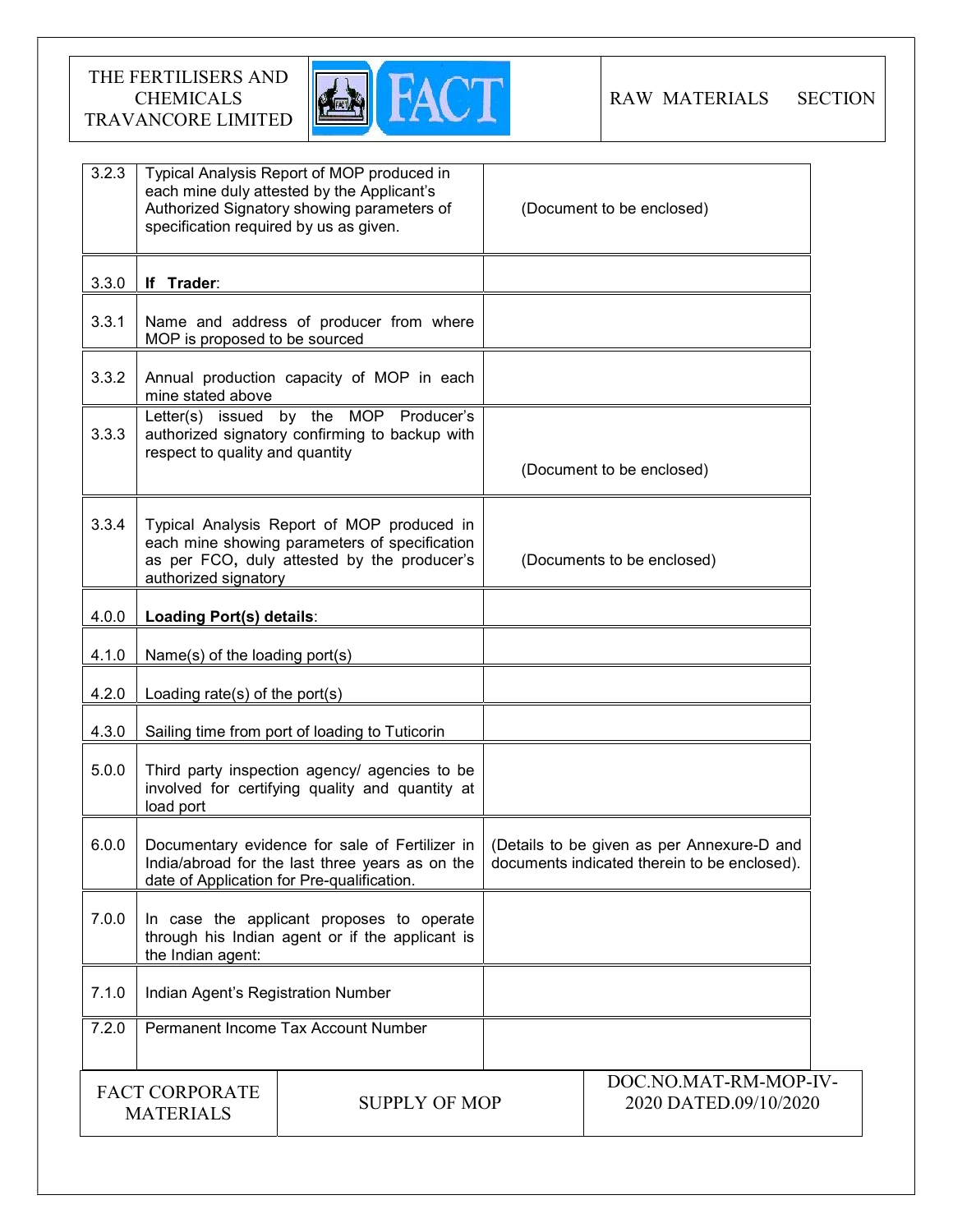

## RAW MATERIALS SECTION

| 7.3.0          | <b>GST Registration details</b>             |             |                           |           |
|----------------|---------------------------------------------|-------------|---------------------------|-----------|
| 7.4.0          | Nature of commission/remuneration           |             |                           |           |
| 7.5.0          | Copy of Terms and Conditions of appointment |             | (Document to be enclosed) |           |
| 8.0.0          | <b>Details of Authorized Signatories:</b>   |             |                           |           |
|                | Name                                        | Designation |                           | Signature |
|                |                                             |             |                           |           |
| $\overline{2}$ |                                             |             |                           |           |
| 3              |                                             |             |                           |           |

## 9.0.0 Any other details:

Place

**Signature** 

Date

Name

Designation(Authorised (Authorised Signatory)

Seal

## Notes:

- 1.0 All requisite information shall be given in the format with reference to the item specified. Where space is insufficient, additional pages may be added with reference to the related paragraph.
- 2.0 Wherever enclosures are specified in the questionnaire, the same shall be enclosed.
- 3.0 Annexure D duly completed also shall be enclosed.
- 4.0 FACT reserves the right to verify any of the statements enclosed along with the Application for Prequalification. Any additional information/ documents required shall also be furnished. False statement shall disqualify the Applicant.

| <b>FACT CORPORATE</b><br><b>MATERIALS</b> | SUPPLY OF MOP | DOC.NO.MAT-RM-MOP-IV-<br>2020 DATED.09/10/2020 |
|-------------------------------------------|---------------|------------------------------------------------|
|-------------------------------------------|---------------|------------------------------------------------|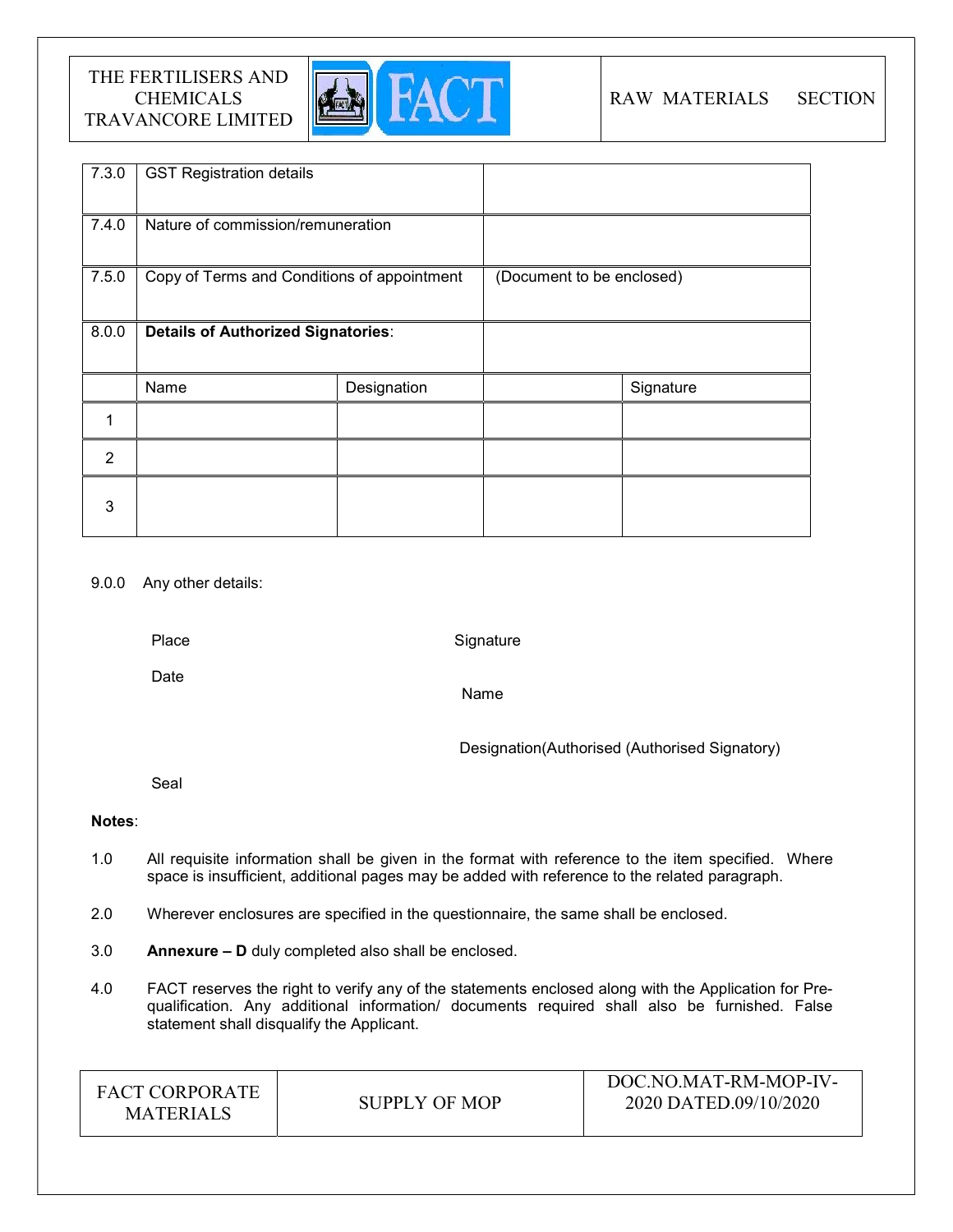

Annexure –D

#### DETAILS OF SUPPLIES:

Details of supplies of Fertilizers in bulk as per the pre-qualification criteria specified during the last three years as on the date of submission of Part-A Bid.

| Year | Purchase Order<br>No./Date | Description of<br>Material | Quantity as per<br>Purchase Order | Client | Source / Port<br>of Loading | Date and Quantity<br>as per Invoice<br>/Bill of Lading | Port of<br>Discharge |  |
|------|----------------------------|----------------------------|-----------------------------------|--------|-----------------------------|--------------------------------------------------------|----------------------|--|
|      |                            |                            |                                   |        |                             |                                                        |                      |  |
| 2017 |                            |                            |                                   |        |                             |                                                        |                      |  |
|      |                            |                            |                                   |        |                             |                                                        |                      |  |
|      |                            |                            |                                   |        |                             |                                                        |                      |  |
| 2018 |                            |                            |                                   |        |                             |                                                        |                      |  |
|      |                            |                            |                                   |        |                             |                                                        |                      |  |
|      |                            |                            |                                   |        |                             |                                                        |                      |  |
| 2019 |                            |                            |                                   |        |                             |                                                        |                      |  |
|      |                            |                            |                                   |        |                             |                                                        |                      |  |
|      |                            |                            |                                   |        |                             |                                                        |                      |  |
| 2020 |                            |                            |                                   |        |                             |                                                        |                      |  |
|      |                            |                            |                                   |        |                             |                                                        |                      |  |
|      |                            |                            |                                   |        |                             |                                                        |                      |  |

Note: Major orders executed for any Fertiliser/Public Sector Companies in India shall also be included.

Place

Name

Date

**Signature** 

Seal

Designation (Authorized Signatory)

FACT CORPORATE MATERIALS SUPPLY OF MOP

DOC.NO.MAT-RM-MOP-IV-2020 DATED.09/10/2020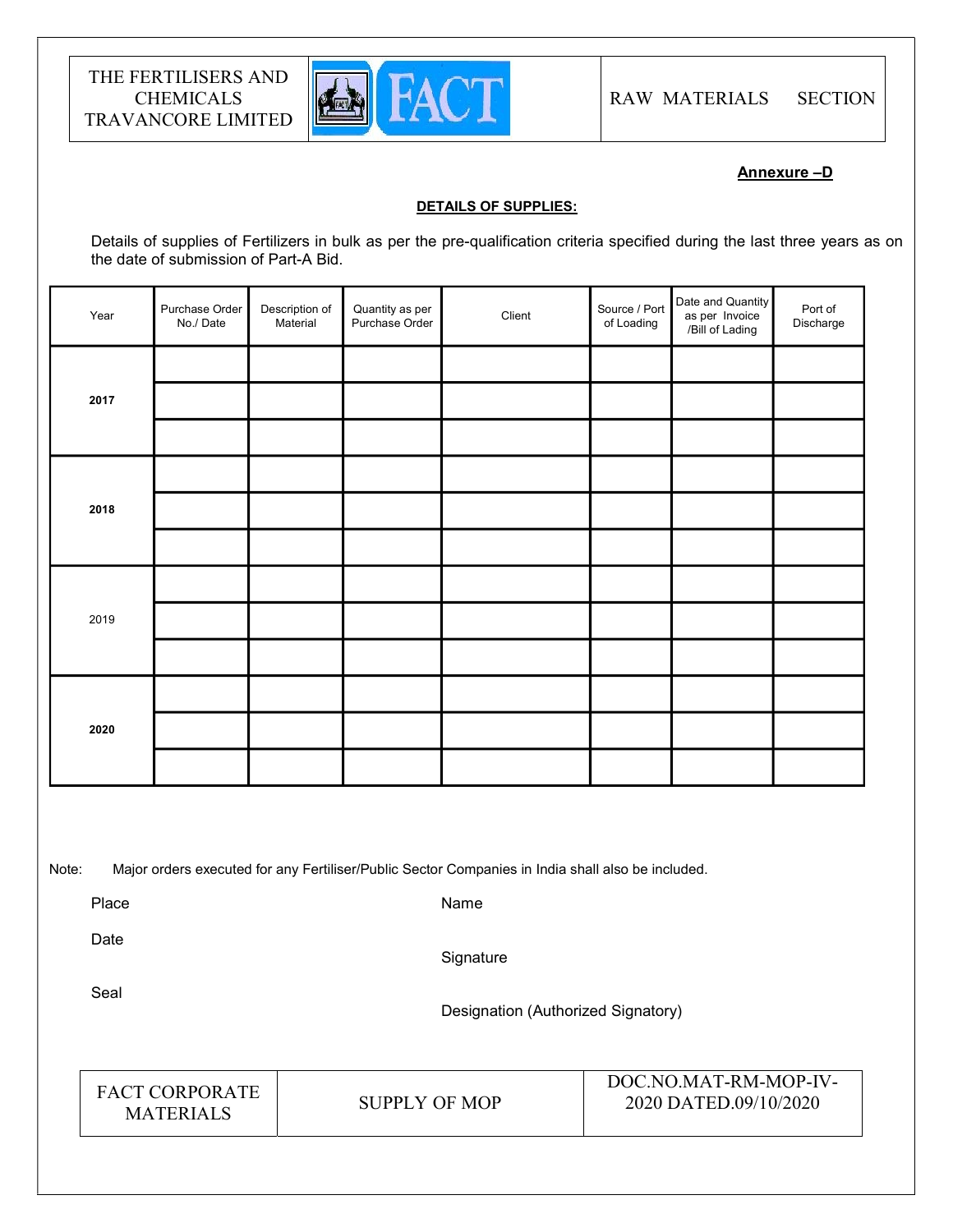

## Check List of Documents to be enclosed along with Annexure C:

#### In the case of Producer :

- 1. Copy of Purchase Order(s)/Agreement(s) in support of Data furnished vide Annexure- C.
- 2. Copy of Invoice(s) and Bill(s) of Lading for the supplies made in respect of the above.
- 3. Copy of Typical Analysis Report of Fertilizer produced in each mine, showing parameters of specification as given in FCO..
- 4. Copy of Audited Balance Sheet/Annual Report for the last three years.

All the above documents shall be duly attested by the Authorised Signatory of the Bidder.

#### In the case of Trader:

- 1. Copy of Purchase Order(s)/Agreement(s) in support of Data furnished in Annexure C.
- 2. Copy of Invoice(s), Bill(s) of Lading for the supplies made in respect of the above.
- 3. Letter(s) issued by the Fertilizer Producer's Authorized Signatory, confirming to backup with respect to quality and quantity.
- 4. Copy of Typical Analysis Report of Fertilizer produced in each mine, showing parameters of specification as given in FCO duly attested by Producers Authorised Signatory.
- 5. Terms and Conditions of Appointment.
- 6. Copy of Audited Balance Sheet/Annual Report for the last three years.

All the above documents shall be duly attested by the Authorised Signatory of the Bidder.

|                                           |               | <b>Annexure-E</b>                              |
|-------------------------------------------|---------------|------------------------------------------------|
| <b>FACT CORPORATE</b><br><b>MATERIALS</b> | SUPPLY OF MOP | DOC NO MAT-RM-MOP-IV-<br>2020 DATED.09/10/2020 |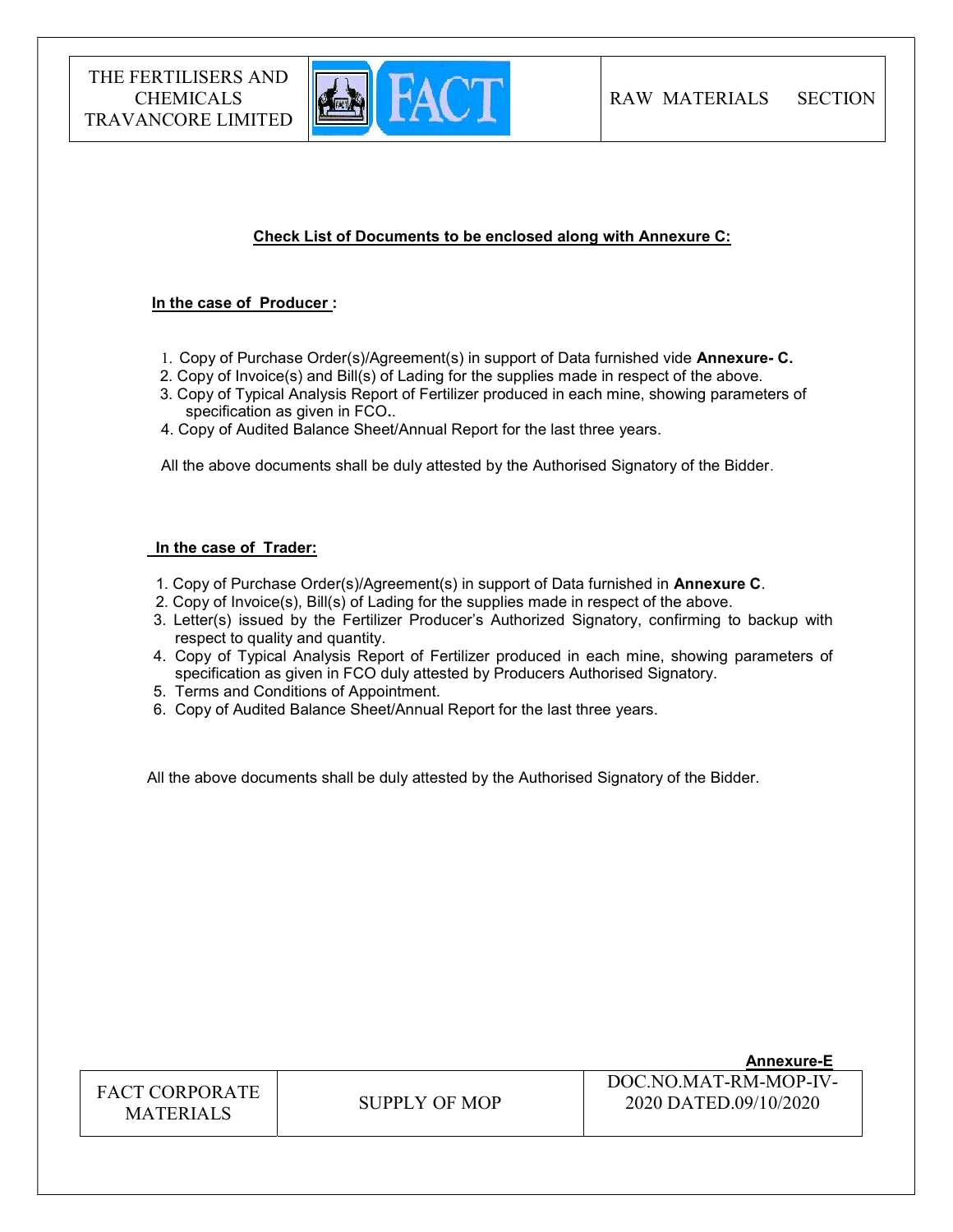

## TERMS AND CONDITIONS OF PURCHASE

- 1. The Purchase Order is placed with both FOB and CFR option and FACT reserves the right to exercise the FOB or the CFR option on a shipment to shipment basis including partial shipments, if so agreed by FACT. In case of FOB option, FACT shall arrange for fixing the vessel for which Seller shall allow a minimum period of three weeks after confirming the firm load port laycan along with complete load port details. If FACT is not able to nominate a suitable vessel in this period, FACT shall exercise CFR option immediately on receipt of NOC from Transchart. Seller shall then make CFR arrangements for the agreed laycan only.
- 1.1. Seller shall furnish firm laycan well in advance so that the activities required for vessel fixture by FACT or CFR arrangements by Seller are made smoothly after obtaining NOC from Transchart. The Seller shall not be absolved from his obligations under the contract, citing insufficient time for making CFR arrangements. Shipment terms for FOB contract and those for CFR contract shall be as given in Annexure F & G respectively of this Document.
- 2. Taxes and Duties:

All levies, taxes and duties in the Seller's country shall be to Seller's account and in India to FACT's account.

3. Security Deposit:

The Seller shall furnish Security Deposit at equivalent to 2% of the Total order Value within 10 days from the date of Letter of Intent by Bank Guarantee as per proforma attached. Bank Guarantee shall be kept valid for a minimum period of 6 months, with a further claim period of 6 months. Validity shall be further extended on demand as per terms of our BG proforma.

- 4. Payment:
- 4.1 Payment: Payment shall be on  $180<sup>th</sup>$  day from BL date by LC. LC opening charges and Bank charges in India shall be to FACT's account. All charges outside India, including confirmation charges, in case confirmation is required, shall be to seller's account.LC shall be opened only after receipt of Security Deposit bank guarantee as per clause 3 above.
- 4.2 Indian Agent's Commission, if any, shall be deducted from the invoice and paid in Indian Rupees in India. Please see clause 16 below.
- 5. Shipping Documents:
- 5.1 Seller shall present following shipping documents for payment purpose:

a] Three original and three non-negotiable copies of clean on board bills of lading marked freight paid/payable by shipper as per Charter Party. In case of Charter Party Bills of Lading, it should bear an endorsement that all the relevant terms and conditions of the relative Charter Party are deemed to have been incorporated therein.

The B/Ls to show: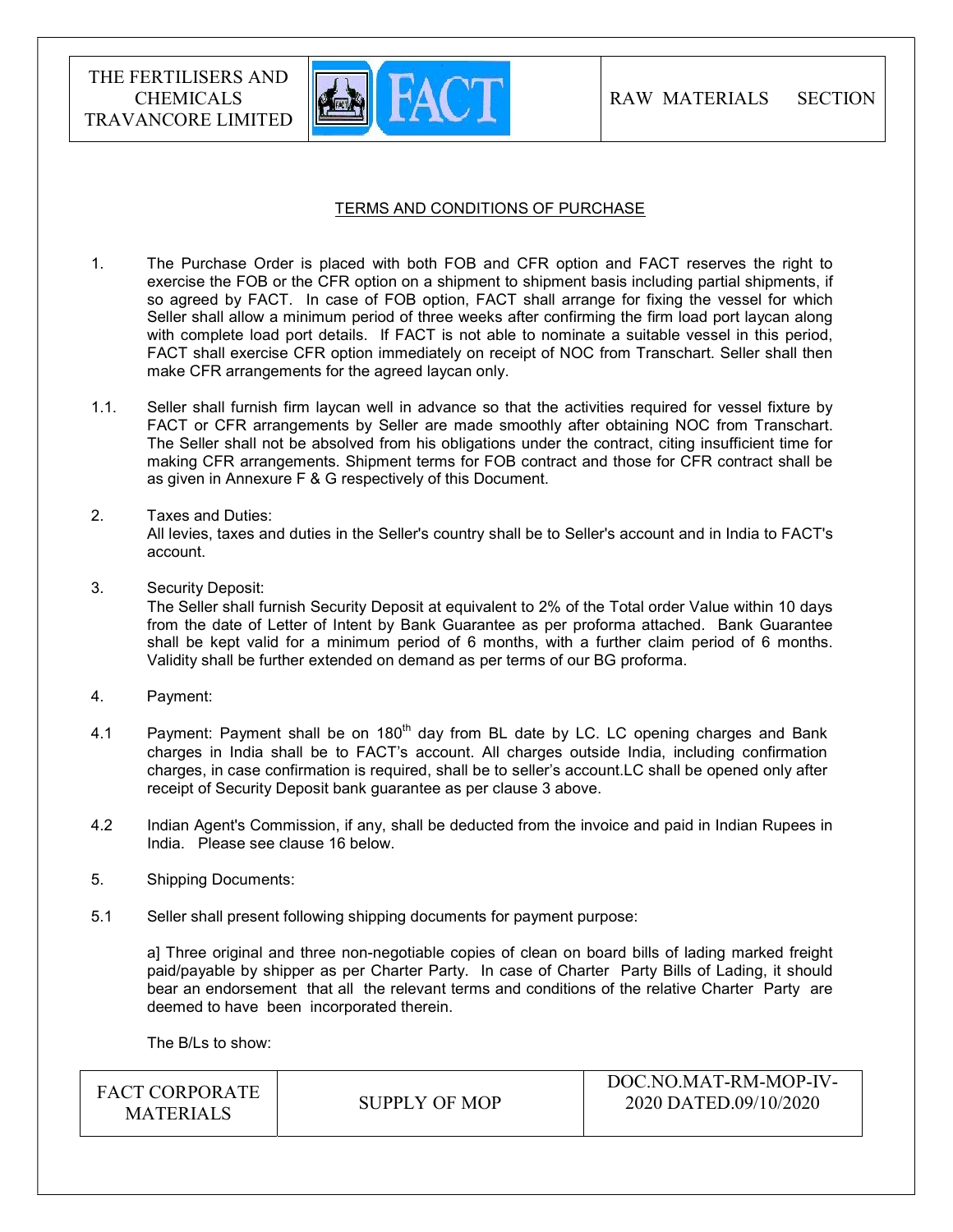

1] Import License - Free import as per Chapter 2 Para 2.1 of Foreign Trade Policy 2015 – 20. 2] Purchase Order Number

3] L/C reference, if payment is by L/C.

b] Three signed commercial invoices and three copies of the same based on the Bill of Lading quantity and surveyor's certificate of analysis. The invoice shall show the following:

1] B/L No. and date

2] Import License - Free import as per Chapter 2 Para 2.1 of Foreign Trade Policy 2015 – 20. 3] Purchase Order No.

- c] Certificate of origin issued by the concerned Chamber of Commerce.
- d] Certificate of weight issued by Independent Surveyor.
- e] Certificate of quality/analysis issued by independent surveyor meeting all parameters as per Annexure A.
- f] A certificate from the Seller stating that fax has been sent to FACT's underwriters for insurance purposes.
- g] A certificate from the seller to the effect that the goods supplied is in accordance with the relative purchase order.
- h) Stowage plan.
- 5.2 In case the successful bidder is proposing to make the sale on high sea sale basis, the sale shall comply to the latest Government of India guidelines and seller shall provide all the necessary documents.
- 5.3 All documents required for payment of GST on freight shall be provided, by seller.
- 5.4 All charges towards obtaining the above documents shall be to the account of Seller.
- 5.5 Routing of shipping documents shall be as follows:

 Copies of Shipping documents (B/L, Invoice etc...) shall be sent by email to smkrishna@factltd.com or faxed within 2 days of loading/sailing of the vessel to:

- 1] FACT MARKETING DIVISION, UDYOGAMANDAL, COCHIN 683 501 [Fax: 91-484-2546934/ 2546831], and [Materials]-RM [Fax: 91-484-2545172],
- 2] GENERAL MANAGER (M) F, FACT LTD, EEC BUILDING, MARKETING DIVISION, UDYOGAMANDAL, COCHIN - 683 501
- 3] DEPUTY GENERAL MANAGER [FINANCE] BILLS (RM), HEAD OFFICE, FACT LTD., UDYOGAMANDAL, COCHIN, KERALA STATE, INDIA – 683 501
- 4] DEPUTY GENERAL MANAGER (MATERIALS)-RM, FACT LTD, PD ADMIN BUILDING, FACT LTD., UDYOGAMANDAL, COCHIN – 683 501

6. Liquidated damages: The agreed shipment dates shall be firm and shall be treated as the essence of the contract. Any delay in effecting the shipment shall render the Seller liable for liquidated damages at the rate of 1/2% of the value of the shipment for every week or part thereof delay subject to a maximum of 2%

| <b>FACT CORPORATE</b><br>SUPPLY OF MOP<br><b>MATERIALS</b> | DOC.NO.MAT-RM-MOP-IV-<br>2020 DATED.09/10/2020 |
|------------------------------------------------------------|------------------------------------------------|
|------------------------------------------------------------|------------------------------------------------|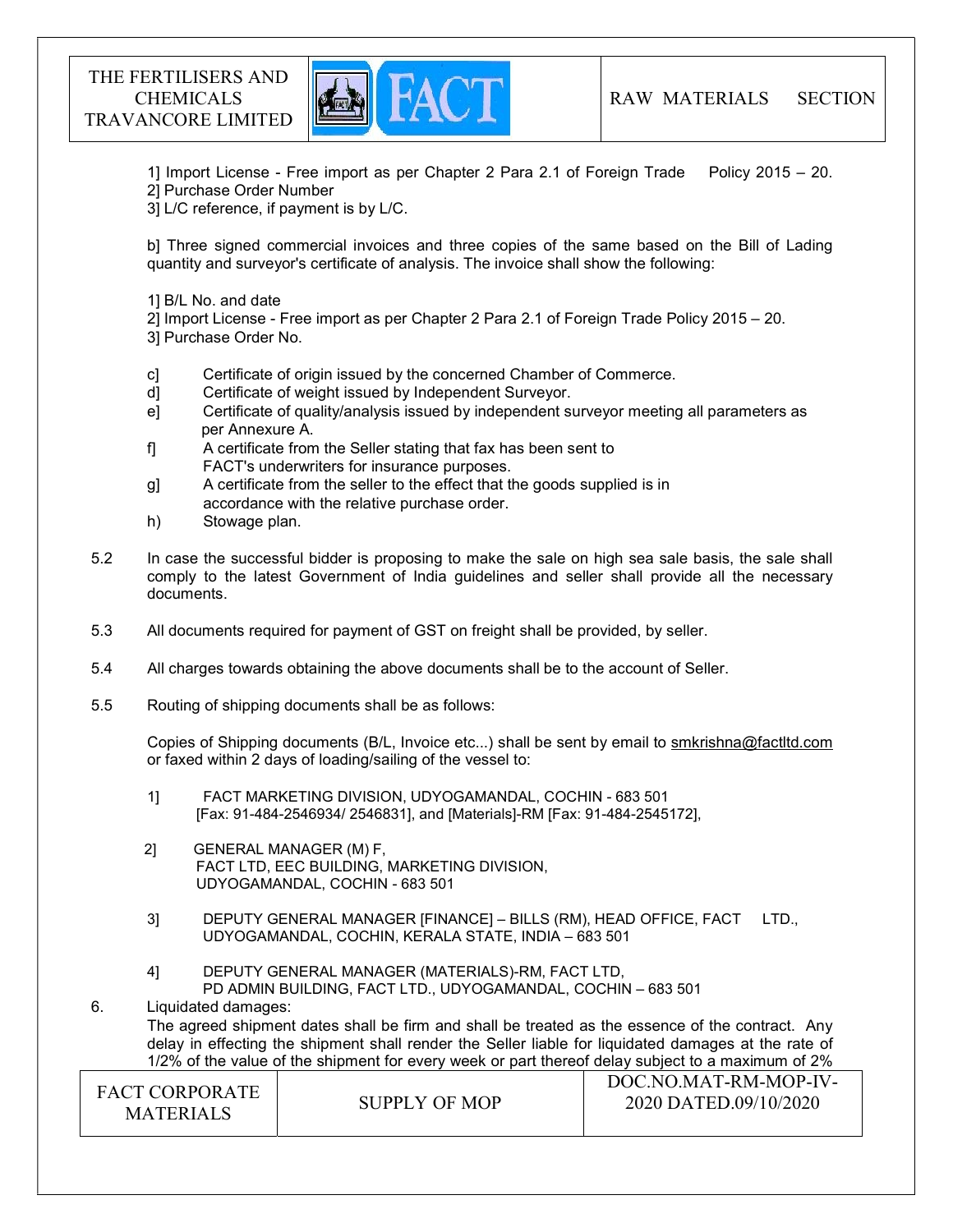

of the value of the shipment. This value shall be either FOB or CFR as per the option exercised by FACT.

- 7. Force Majeure:
- 7.1 If at any time during the existence of this contract if either Seller or FACT is unable to perform in whole or in part any obligation under this contract because of war, hostility, civil commotions, sabotage, quarantine restrictions, Acts of God and Acts of Govt. [including but not restricted to prohibition of exports or imports], fires, floods, explosions, epidemics, strikes, embargoes, then the date of execution of contract shall be rescheduled after considering FACT's production requirements, ullage, market conditions, prices, etc.
- 7.2 Any waiver/extension of time in respect of the delivery of any installment or part of the goods occasioned due to reasons in (i) above, shall not be deemed to be waiver/extension of time in respect of the remaining deliveries.
- 7.3 If operation of such circumstances exceeds three months, each party shall have the right to refuse further performance of the contract in which case neither Seller nor FACT shall have the right to claim damages.
- 7.4 The Seller and/or FACT who is unable to fulfill their obligations under the contract shall within 15 days of occurrence of any of the causes mentioned in this clause inform the other party, of the existence and termination of the circumstances preventing the performance of the Contract. Certificate issued by local Chamber of Commerce in the country of the Seller or FACT shall be sufficient proof of the existence of the above circumstances and their duration.
- 7.5 Non-availability of material shall not be an excuse to the Seller for not performing their obligations under the contract.
- 8. Default:

In the event of any default by the Seller in executing the Purchase Order in accordance with the specifications and/or terms and conditions of the Purchase Order, FACT may terminate the Purchase Order without prejudice to any other right, remedy or option FACT may have. In the event of such termination, FACT shall have the right to procure the goods from other sources at the risk and cost of the Seller.

- 9. Determination of quality and quantity:
- 9.1 The supplier shall ensure that the goods shipped conform to the agreed quality and specifications and shall not ship goods which do not conform to the agreed quality and specification.
- 9.2 FACT reserves the right, at its option and cost, to have material inspected before shipment in regard to quality and specifications. The supplier / shipper shall tender the material for inspection to the agency to be nominated by FACT and shipment shall be effected only after the material is inspected. The supplier / shipper will provide free of cost facilities to the inspection agency at the load port for taking samples.
- 9.3 Irrespective of whether FACT appoints inspection agency or not, it will be obligatory on the part of the supplier to obtain Certificate of Inspection from Internationally reputed Inspection Agency to

| <b>FACT CORPORATE</b><br>SUPPLY OF MOP<br><b>MATERIALS</b> | DOC.NO.MAT-RM-MOP-IV-<br>2020 DATED.09/10/2020 |
|------------------------------------------------------------|------------------------------------------------|
|------------------------------------------------------------|------------------------------------------------|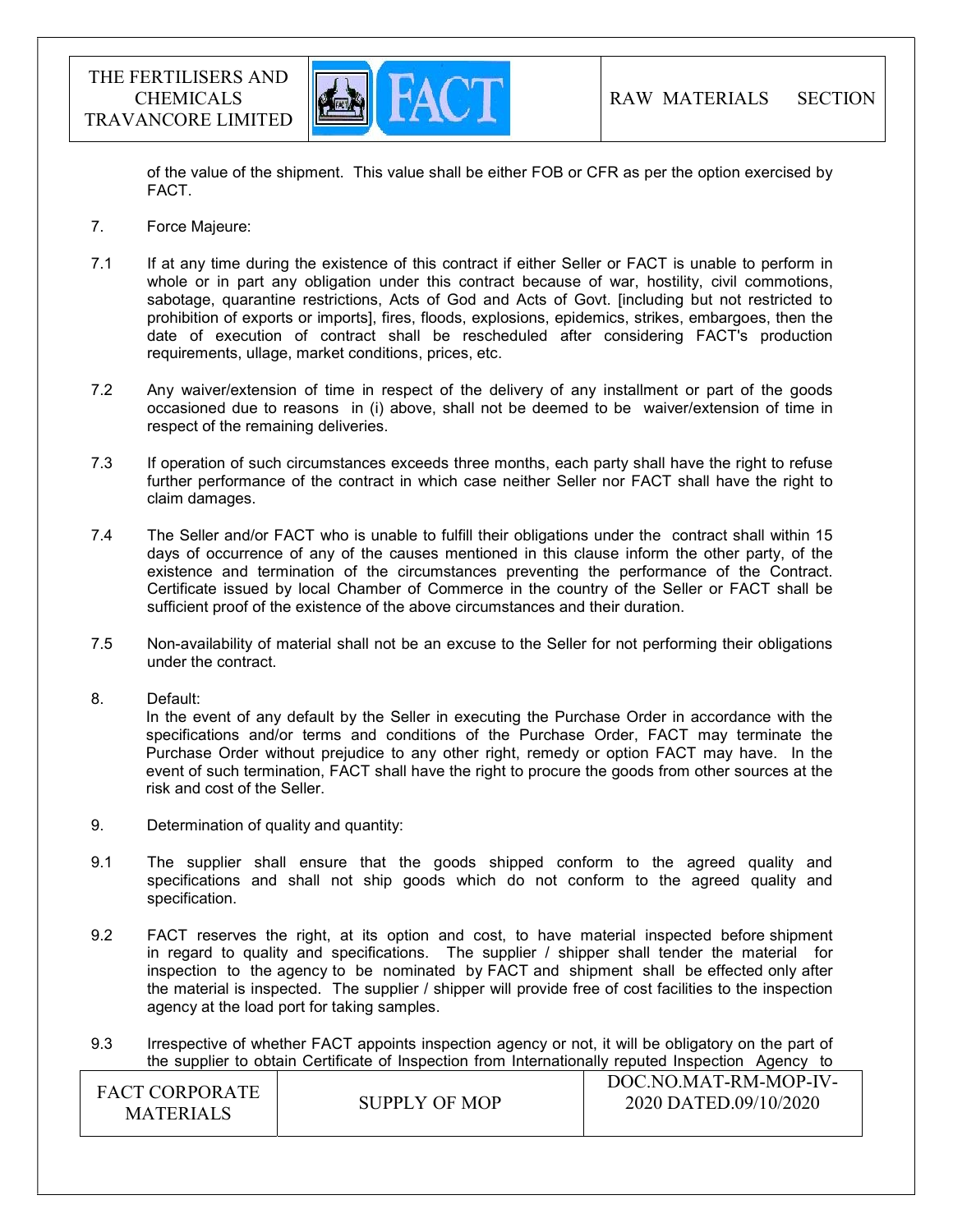

the effect that material is in accordance with the specifications laid down in the contract. This shall accompany the shipping documents. The inspection fee shall be borne by supplier.

- 9.4 For the purpose of determining quality, the Inspection Agency may at their discretion draw samples of the material at the producing factory as specified in the contract but shall draw samples in all cases in the customary manner during the loading of the vessel with a view to ensure that the material conforms to the contractual specifications. Analysis report should specify the nutrients and other requirements of the contractual specifications. The report shall specify the methods of analysis used, type of sieve used for determination of particle size and also the contract number, the quantity loaded and name of the vessel. A clear inspection note will be released by the Inspection Agency only if they are satisfied that the cargo meets contractual specifications.
- 9.5 Sample shall be drawn by Central Fertilizer Quality Control Laboratory in India or any other lab nominated by Govt. of India /respective state for the purpose. The quality so determined based on analysis done by Central Fertilizer Quality Control Laboratory any other lab nominated by Govt. of India /respective state at discharge port shall be final and binding on supplier.
- 9.6 In case the cargo is not meeting the FCO specifications, the cargo will be rejected. The supplier shall refund cost of material and all the consequential handling and the distribution cost thereof immediately on FACT's first demand failing which penalty  $@18\%$  p.a. shall be payable up to the date of actual remittance by the supplier.
- 10. Weighment:

 Weighment shall be as determined by draft survey conducted through an independent internationally reputed surveyor/inspection agency appointed by FACT at the port of discharge. The payment shall be based on B/L quantity or drafts survey whichever is less. Quantity declared as damaged cargo shall also be treated as quantity delivered short and shall be treated accordingly. In such cases, supplier shall refund cost of damaged cargo or quantity received short from the B/L quantity based on draft survey at the port of discharge immediately on FACT's first demand failing which penalty @ 18% p.a. shall be payable up to the date of actual remittance by the supplier.

11. Title and Risk:

Title to the goods and risk shall pass from Seller to FACT as per INCOTERMS 2000, as amended from time to time.

- 12. Amendment of the Purchase Order: Any amendment or modification to this Purchase Order shall be made in writing with the concurrence of the Seller, where required.
- 13. Law:

The governing law for this Purchase Order shall be Indian law. The proper language of the Purchase Order shall be English. The Seller agrees to submit himself to the Jurisdiction of Indian Courts of Law.

- 14. Seller warrants that the goods are free and clear of liens and encumbrances and that he has good and marketable title to the same.
- 15. Arbitration:

| <b>FACT CORPORATE</b><br><b>MATERIALS</b> | SUPPLY OF MOP | DOC.NO.MAT-RM-MOP-IV-<br>2020 DATED.09/10/2020 |
|-------------------------------------------|---------------|------------------------------------------------|
|-------------------------------------------|---------------|------------------------------------------------|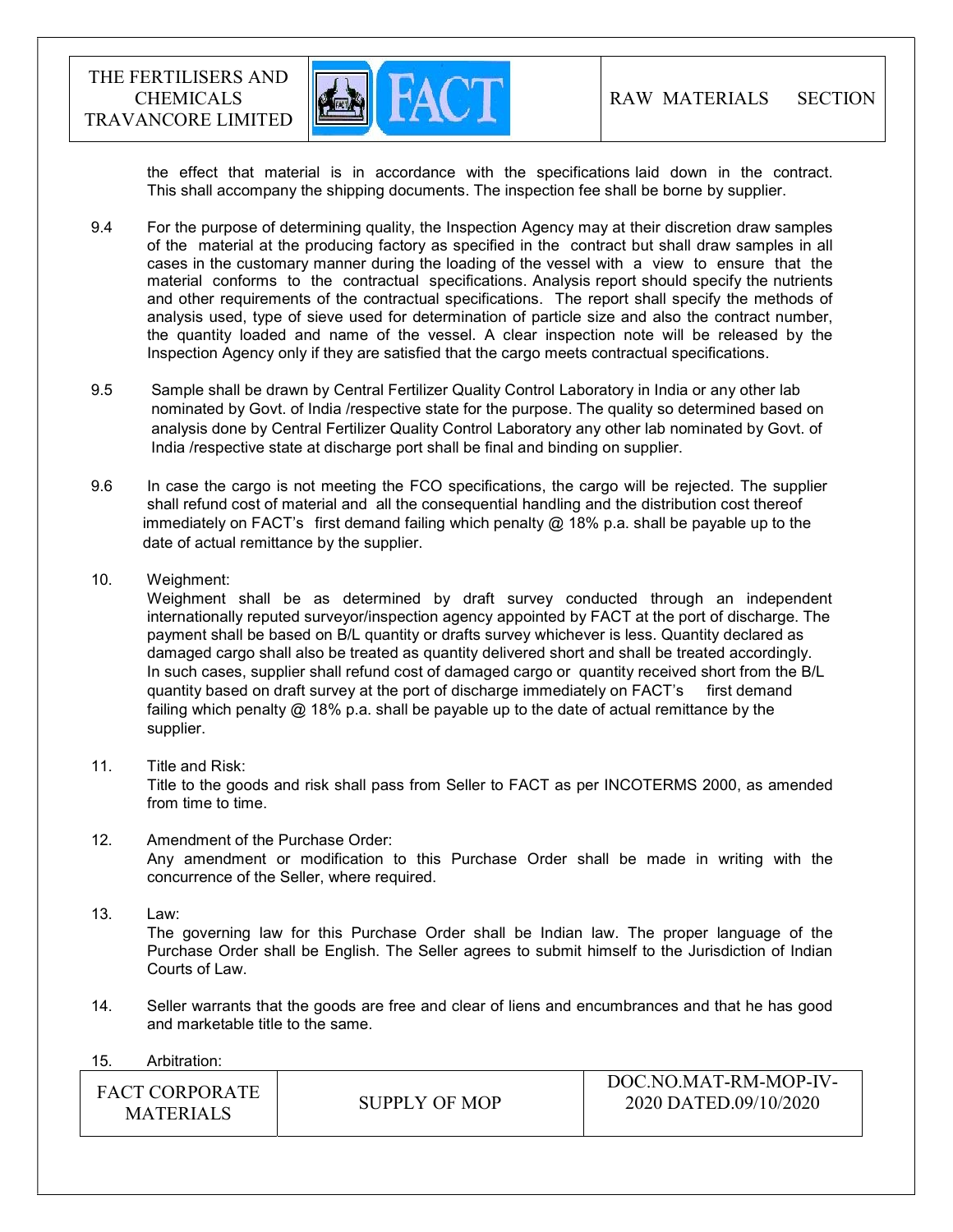

If any dispute (s) arises out of or in connection with this contract, or in respect of any defined legal relationship associated therewith or derived therefrom, the parties agree to submit the disputes to arbitration under the ICADR (International Centre for Alternative Dispute Resolution) Arbitration Rules 1996. The authority to appoint the arbitrator shall be the International Centre for Alternative Dispute Resolution. The number of Arbitrator shall be one and the language of the arbitration proceedings shall be English. The place of arbitration proceedings shall be Ernakulam in Kerala.

- 16. Seller's Indian Agent: The Seller shall disclose the name and address of his Indian agent/representative along with following information.
- 16.1 Indian Agent's registration Nos. and their permanent income tax account number.
- 16.2 Amount and nature of commission/remuneration.
- 16.3 A copy of terms and conditions of the appointment of the Indian agent including the commission being paid to them shall be furnished along with the bid. In case the Seller has no agent in India, the Seller shall certify that they have no agents in India and that no remuneration is to be paid to any Indian Party. If the seller does not indicate the name of his agent or representative in India, and the amount of commission payable to him in the offer, it will be assumed that no agents' commission is involved.
- 16.4 FACT shall deduct the Indian agent's commission, if applicable from the value of the Seller's invoice and pay to the Indian Agent in equivalent Indian rupees (rate of exchange being the rate at which payment was made to Seller) by cheque, as per the agreed payment terms. In case the Indian Agents are foreign controlled company as defined under section 28 of the Foreign Exchange Regulation Act, 1973 or any other act as in force, certificate/permission from Reserve Bank of India/Government of India as the case may be that they are entitled to do the agency business and receive commission from buyers should be enclosed along with the bid.
- 16.5 The information required above shall include those agents situated in India who have some other kind of commercial relationships and may not fall within the usual definition of agent. In cases where there is no agent but the Seller has any Indian Branch or subsidiary or a financially interlinked concern, the same shall be intimated to us. This will also include such Indian agents who are paid general retainer fee and may not have any reference to this purchase order.
- 16.6 Should we suffer any loss or penalty because of the failure of the Seller to disclose the details mentioned above about their agents, FACT shall hold the Seller responsible for such loss or penalty and shall be entitled to claim from them damages for breach of the above provisions of the contract and also to resort to such other action which FACT may consider appropriate.
- 17. This Purchase Order is placed by FACT, The Fertilisers and Chemicals Travancore Limited. It is expressly made clear that the Government of India is not a party to this Purchase Order and has no liabilities, obligations or rights on this order.

| <b>FACT CORPORATE</b><br><b>MATERIALS</b> | SUPPLY OF MOP | DOC NO MAT-RM-MOP-IV-<br>2020 DATED.09/10/2020 |
|-------------------------------------------|---------------|------------------------------------------------|
|                                           |               |                                                |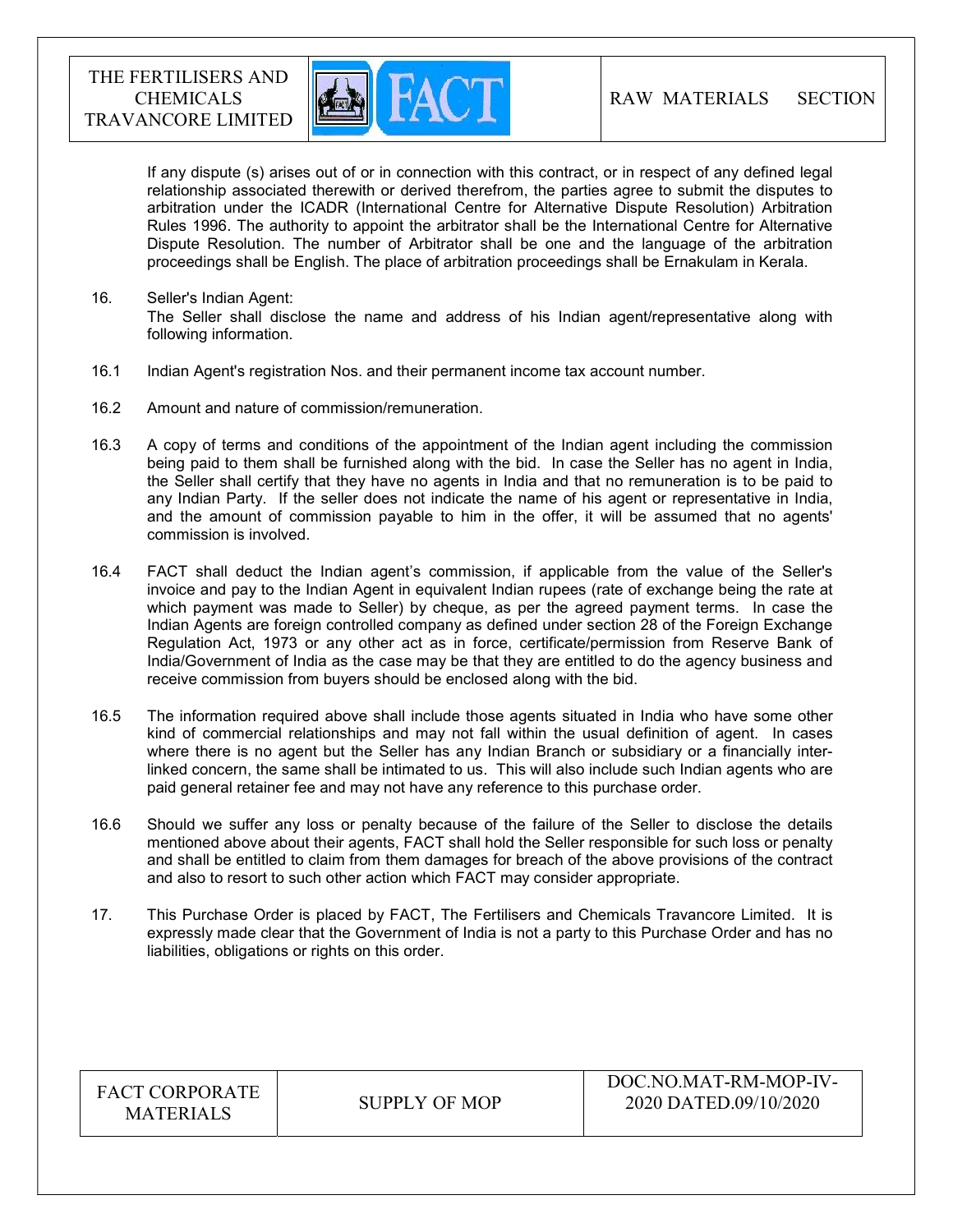

#### Annexure-F

#### SHIPMENT TERMS FOR FOB CONTRACT

- 1 FACT undertakes to provide transportation for carriage of the cargo in bulk.
- 2 FOB terms between Seller and their supplier if any shall not apply for contract arising out of this enquiry. It shall be as per FACT's terms only (with agreed variations). Seller shall forward the full loadport details, as well as firm loadport laycan with a spread of not less than 5 days, in conformity with the Purchase Order schedules or as required by FACT for each shipment, in case schedule is not finalised prior to issue of Purchase Order.
- 3 FACT will chart a suitable vessel and seller shall forward their acceptance of such nominated vessel within 24 hrs from the nomination. FACT reserves the right to substitute named vessel after giving prior intimation to the Seller.
- 4 The vessel shall report to the Seller or Seller's agents at the load port and present herself for loading the cargo as per loadport terms and conditions as incorporated in the Charter Party.
- 5 Insurance: FACT shall arrange to insure the cargo. On completion of loading, sailing details such as quantity, B/L No. and date, load port, ETA Tuticorin shall be sent by email to nikhilkumar@factltd.com / kennedy@factltd.com or faxed to Deputy General Manager[Materials]-RM [Fax:91-484-2545172], Assistant General Manager [Finance & Accounts] [Fax: 91- 484 - 2545039] and our under writers, details to be intimated later.
- 6 All claims at the loadport like demurrage, despatch, dead freight, etc, shall be settled directly between the Seller and the vessel owner. Suitable provision shall be made to this effect in the Charter Party. FACT shall render assistance, if required, to the Seller/Owner in settling such claims.
- 7 Seller shall be liable for any demurrage incurred at the load port on account of any delay in loading outside the permissible laytime. Any delay due to the vessel's condition or breakdown or inability of the vessel's facility to load cargo within the time allowed, shall not count as used laytime. If cargo is not available after ship has arrived in the port of loading according to schedule, the tenderer shall be responsible for the costs and demurrage of the vessel, and dead freight, if any due to incomplete loading because of the un-readiness of either part or whole of the goods when the vessel has been in port at due time, and the notice of readiness has been served and accepted.
- 8. Port charges, quay dues and similar dues on ship to owner's account. Supplier to pay all dues, taxes and duties on the cargo in the country of origin.
- 9. The cargo shall be loaded by supplier / shipper free of expenses and risk to the vessel but under the supervision of Master
- 10. All other terms and conditions not indicated in these shipment terms shall be as per the Terms and Conditions of the Order and the relevant Charter Party.

| <b>FACT CORPORATE</b><br>SUPPLY OF MOP<br><b>MATERIALS</b> | DOC.NO.MAT-RM-MOP-IV-<br>2020 DATED.09/10/2020 |
|------------------------------------------------------------|------------------------------------------------|
|------------------------------------------------------------|------------------------------------------------|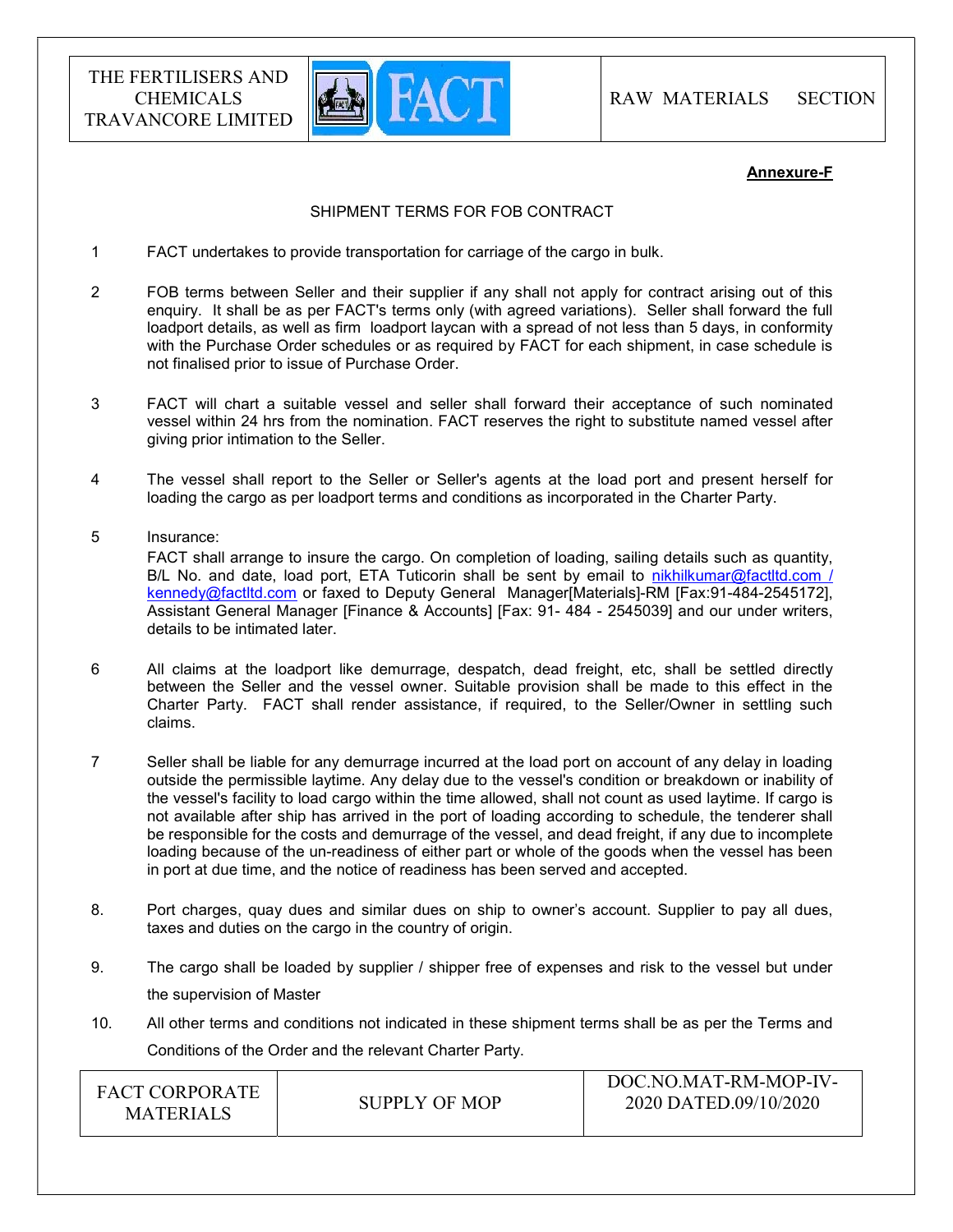

#### Annexure-G

#### SHIPMENT TERMS FOR CFR CONTRACT

- 1 FACT can declare CFR option only after getting NOC from Transchart, Ministry of Surface Transport, New Delhi. Seller shall provide at his own expense proper transportation for carriage of the cargo in transit subject to Government of India policy directives in this regard. Indian flag vessels to be accorded first right to refusal. Seller shall forward C/P on finalisation of vessel. Freight shall be pre-paid.
- 2. Vessel nominated shall conform to ISM code/Grain code for safe operations and pollution prevention and other statutory requirements of Indian/International Maritime Authorities, applicable for carriage of Fertiliser as relevant. The necessary clearance from port authorities on account of Age/Class/Flag to be obtained by suppliers/vessel owners. Non-compliance or lack of necessary supporting documents to show compliance with the above and consequent damages, if any, shall be to Seller's account.

 As per Shipping Development Circular issued by DG Shipping, cargo vessels visiting an Indian Port on the West Coast or plying in the Indian territorial waters in the Arabian Sea or the Indian EEZ during the period of foul weather (being 1st June to 31st August), shall be less than 25 years of age. In case the ship chartered by the supplier is 20 years or more of age, the shipping agents of the suppliers shall obtain necessary clearance from the authorities and the time taken to obtain such clearance shall be to ship owners' / suppliers' account and the same shall be excluded while calculating the lay time.

3 Discharge rate :

 Tuticorin: 5000 MT PWWD SHEX EIU. In SHEXEIU, "H" standing for "Holiday" shall mean the holidays declared by the Tuticorin Port Trust. Visakhapatnam: 7000 MT PWWD SHEX EIU. In SHEXEIU, "H" standing for "Holiday" shall mean the holidays declared by the Visakhapatnam Port Trust

- 4 Demurrage Rate and Despatch Rate: Shall be indicated by Seller while nominating the vessel. [Despatch rate shall not be less than half of the demurrage rate]
- 5 Discharge Port : 1/2 SB Tuticorin/Visakhapatnam. Cost of shifting between berths including bunker fuel used shall not be borne by FACT and time used in shifting shall not be counted as laytime or time on demurrage. Deviation will be suitably loaded for evaluation.
- 6 Arrival draft at Tuticorin: Maximum 11.5 Meter with tide and 11 Meter without tide. Arrival draft at Visakhapatnam: Not to exceed 10.06 Meter.

 In case arrival draft exceeds permissible draft, lightening to be arranged by Seller at their own risk and cost including time lost. It shall be Seller's responsibility to ensure that the vessel arrives with the permissible/available draft at Tuticorin/ Visakhapatnam whichever is less.

(a) The vessel shall give free use of all available gear for discharging as also lights for night work on board. Seller shall allow free use of gear, winches and derricks. If all gear's are not available, discharge rate to be reduced proportionately.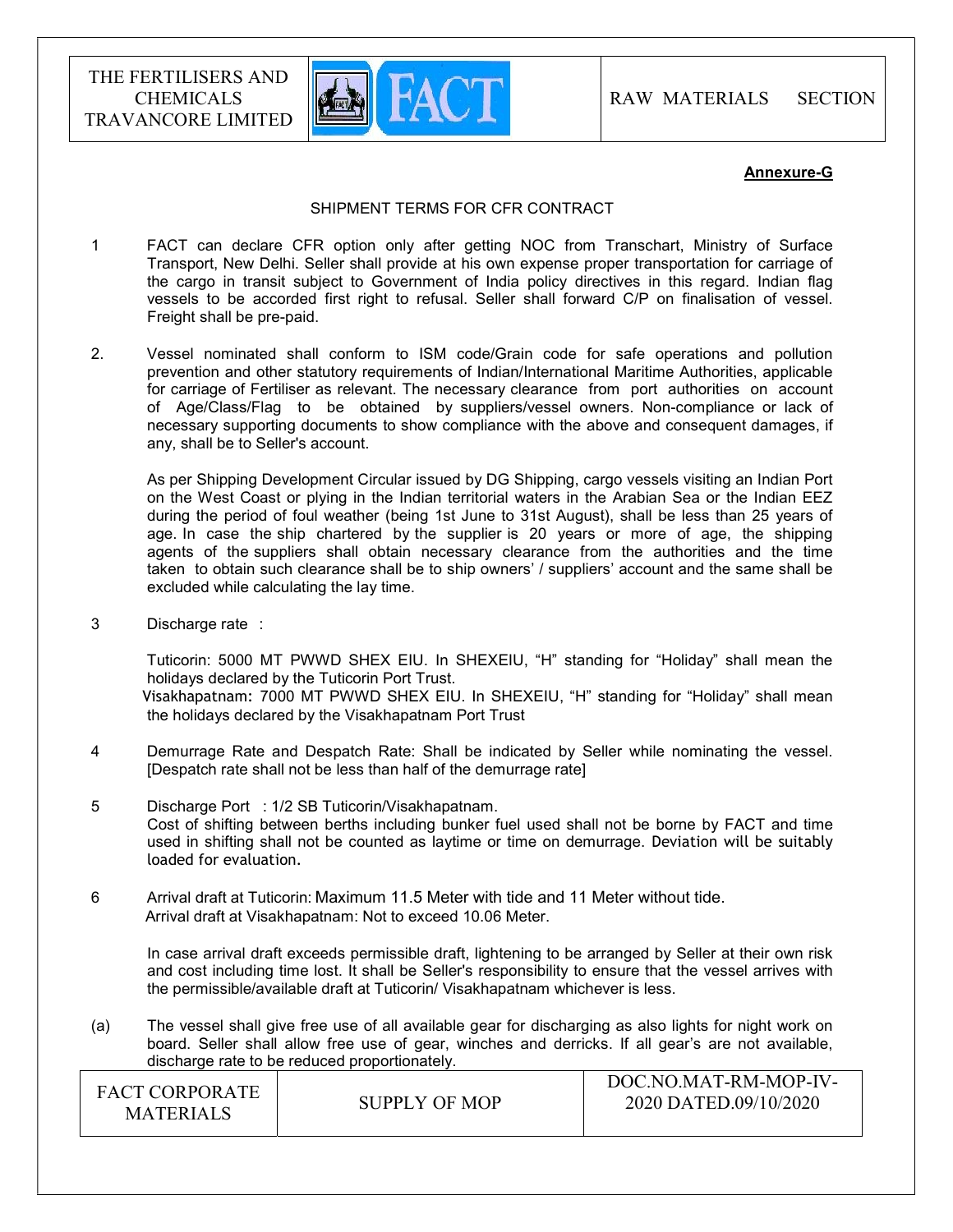

- (b) Cost of opening and closing of hatches shall be to ship owners / supplier's account and time used not to count as lay time.
- (c) Overtime to the account of party ordering the same. Officers" / Crews" overtime to be always for supplier's / ship owner's account.
- (d) Time consumed by the vessel in moving from the discharge port / anchorage to anchorage / discharging berth will not count as lay time.
- (e) All expenses and costs arising from the failure of the machines/equipments of the vessel, or if the vessel is pulled out from the berth on account of safety reasons by the port to be on the account of sellers.
- 7 The following vessel details shall be furnished by Seller while nominating vessel, by email to smkrishna@factltd.com or Fax [91-484-2546934 / 2546831] addressed to General Manager [M] F.
	- i] Flag
	- ii] Classification
	- iii] Year of built
	- iv] GRT/NRT, LOA & Draft
	- v] Registered owners
	- vi] Operators
	- vii] Charterers
	- viii] P&I club
	- ix] Hull U/W & terms of cover
	- x] Particulars of performance of vessel's last 2 voyages.
	- xi] Agents at load port and discharge port.
	- xii] Demurrage and despatch rates.
- 8 Expected loading days and arrival date at Tuticorin shall be intimated to FACT for each shipment while nominating the vessel in conformity with the Purchase Order.
- 9 Insurance:

 The vessel chartered by Seller shall not be more than 15 [Fifteen] years in age and shall be of the highest Lloyd's or equivalent classification, failing which Seller shall be liable for any additional insurance premium paid or payable by us. Any extra insurance and customs duty thereon due to age/class/flag/GIC non-approval of vessel shall be to Seller's account. Same shall be deducted from the Seller's bills. War risk premium for vessel and crew bonus, if any payable to vessel owners as per C/P for calling at nominated load port is to be borne by Seller.

- 10 On completion of loading, sailing details such as quantity, B/L No. and date, loadport, ETA Tuticorin and value shall be sent by email to smkrishna@factltd.com or faxed to General Manager [M]F[Fax: 91-484-2546934/ 2546831], Deputy General Manager Finance[Bills] [Fax: 91- 484 - 2545039] and FACT's under writers, details will be intimated later.
- 11 Seller shall obtain, from the carrier at his own expense on board shipped, Ocean Bill of Lading, clean and transferable in the name of FACT, dealing only with the cargo as per the Purchase Order

| <b>FACT CORPORATE</b><br><b>MATERIALS</b> | SUPPLY OF MOP | DOC.NO.MAT-RM-MOP-IV-<br>2020 DATED.09/10/2020 |
|-------------------------------------------|---------------|------------------------------------------------|
|-------------------------------------------|---------------|------------------------------------------------|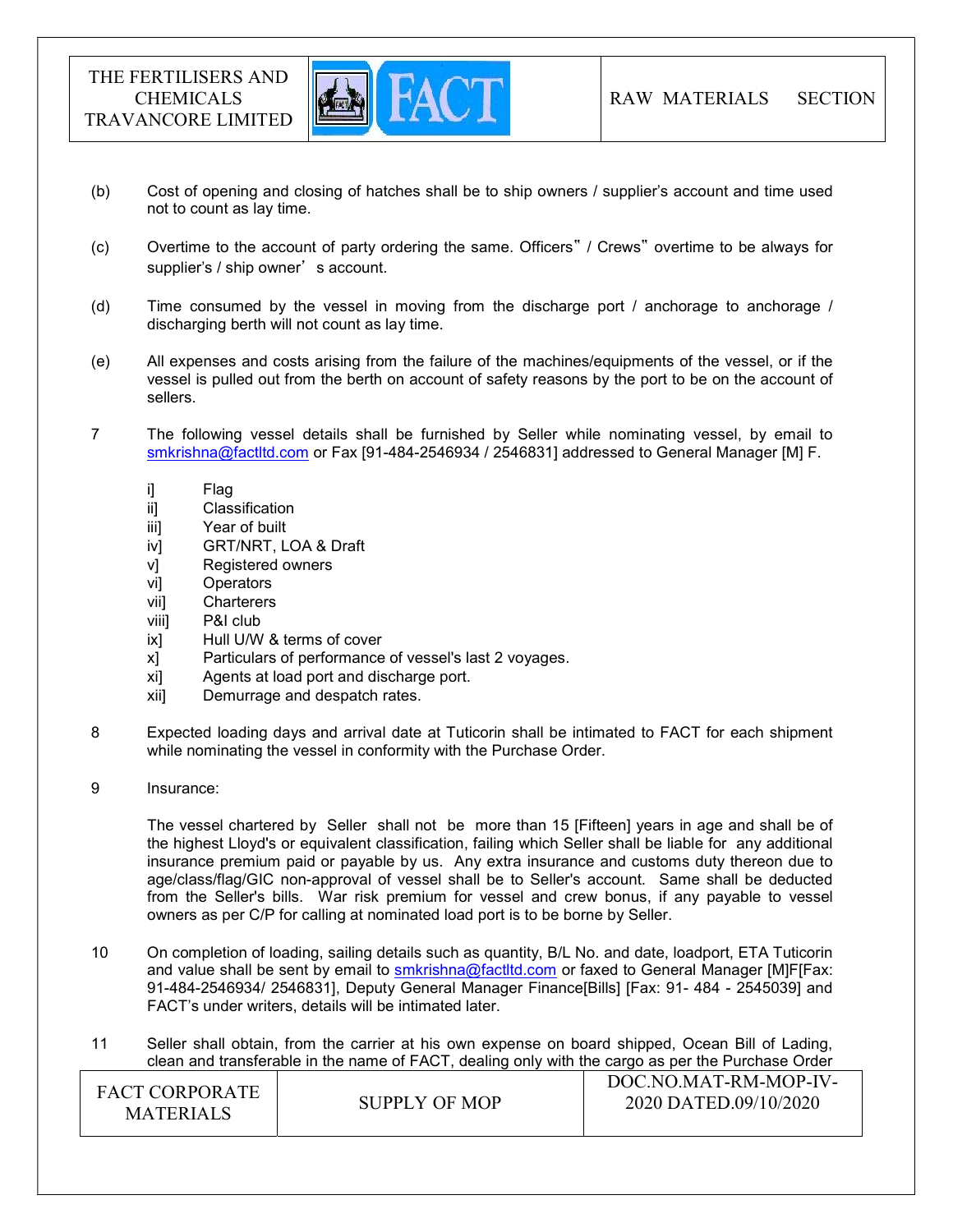

to Tuticorin, India and courier the copies of the Shipping documents.

- 12 The sailing progress of vessel shall be reported to General Manager [M] F by email to smkrishna@factltd.com or by fax [91-484-2546934/ 2546831] at least 72 hours before arrival, stating the anticipated hour of arrival. Similar notice shall be given at least 48 hours, 36 hours and 24 hours in advance of the ETA of vessel and thereafter any change every 1 hour.
- 13 Lay time: Based on discharge rate of 5000 MT PWWD SHEX EIU. In SHEXEIU, "H" standing for "Holiday" shall mean the holidays declared by the Tuticorin Port Trust. Based on discharge rate of 7000 MT PWWD SHEX EIU. In SHEXEIU, "H" standing for "Holiday" shall mean the holidays declared by the Visakhapatnam Port Trust.

 N.O.R. time: NOR shall be tendered during official working hours only, i.e. between 09:30 hrs to 17:00 hrs from Monday to Friday and 09:30 hrs to 12:00 hrs on Saturday.

 Laytime shall commence only 24 hours after the receipt and acceptance of Notice of Readiness [N.O.R.] as above and shall end on completion of discharge.

 Time shall not be counted between 12.00 noon on Saturday and 8.00 a.m. on Monday and not between 5.00 p.m. (Noon if Saturday) on the last working day preceding a local and legal holiday and 8.00 a.m. on the first working day thereafter even if used, unless the vessel is already on demurrage. Receivers have the right to work during excepted period such time used not to count as lay time.

 If the port authorities prohibit discharging during night time, time so lost shall not count as used laytime.

- 14 Berthing delay on account of any reason over which FACT has no control including but not limited to tide not being available or other such natural causes, vessel missing the last pilot of the day, etc., shall not be included in laytime.
- 15 Any delay in commencing discharge on account of delay in obtaining the free pratique customs clearance, immigration, etc., by the vessel's agents and any port charges on this account shall not be to FACT's account.
- 16 If the vessel is unable to complete unloading within the allowable laytime, due to any cause attributable to FACT, FACT shall pay to Seller demurrage at the rate agreed to or as per C/P whichever is lower. Despatch rate shall not be less than half of the demurrage rate. Demurrage/despatch shall be settled within 30 days of mutual acceptance of laytime statement.
- 17 If, however, demurrage is incurred at the port of discharge by any reason over which FACT have no control including but not limited to fire, explosion, storm or by strike, lockout stoppage or restraint of labour by breakdown of machinery or equipment in or about the plant/unloading facilities of FACT or any other force majeure circumstances, no demurrage shall be payable.
- 18 FACT shall not be liable for any demurrage in the event of the vessel coming prior to or after the laydays stipulated by FACT. In case of early arrival, vessel shall be deemed to have given NOR at 9:30 hrs on the first working day of the lay days given by FACT.

| <b>FACT CORPORATE</b><br><b>MATERIALS</b> | SUPPLY OF MOP | DOC.NO.MAT-RM-MOP-IV-<br>2020 DATED.09/10/2020 |
|-------------------------------------------|---------------|------------------------------------------------|
|-------------------------------------------|---------------|------------------------------------------------|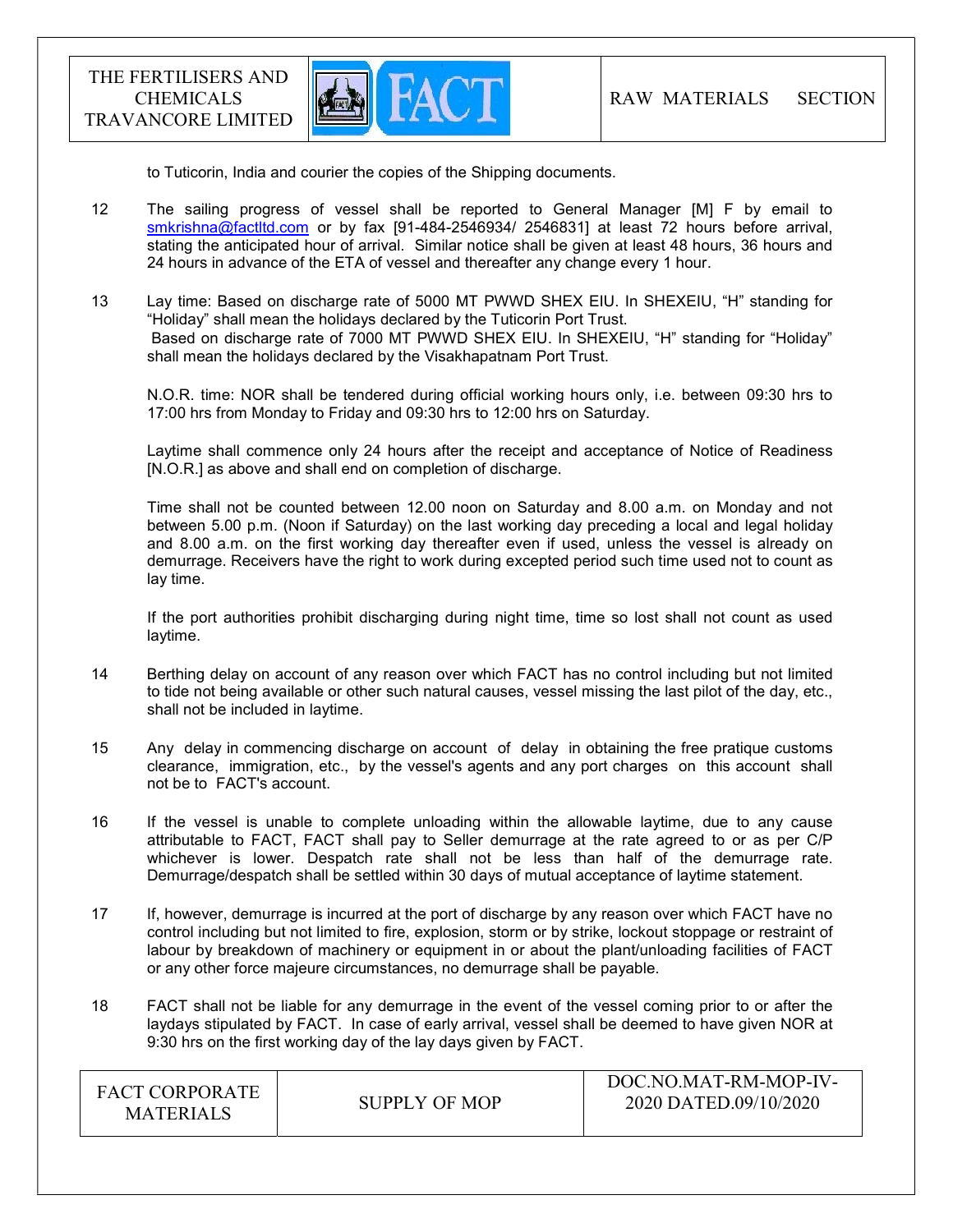

- 19 At discharge port, dues on vessel shall be for the Seller's account, but dues on cargo including import duties, taxes and customs duties shall be to FACT's account.
- 20 In case documents are not made available to FACT prior to arrival of vessel, delivery order shall be issued by Seller's/Vessel Owner's agents to FACT's representatives at Tuticorin against ordinary Letter of Indemnity issued by FACT. Freight to be pre-paid. Any delay, damages or costs in obtaining the delivery order for discharging the cargo from vessel owners/agents on account of nonsettlement of dues to owners/port by Seller/Seller's agents or for any reason not attributable to FACT shall be to Seller's account.
- 21 Consignee:

 GENERAL MANAGER (M) F, FACT LTD, EEC BUILDING, MARKETING DIVISION, UDYOGAMANDAL, COCHIN - 683 501

Notify party:

 FACT MARKETING DIVISION, UDYOGAMANDAL, COCHIN - 683 501

-----

- 22 Vessel/crew shall comply with all rules and regulations of Tuticorin/Visakhapatnam Port Trust.
- 23 All other terms and conditions shall be as per relevant charter party. The provisions stipulated in this Purchase Order shall however supercede those of the charter party wherever they are found to be at variance to each other.

FACT CORPORATE ET CONFONATE SUPPLY OF MOP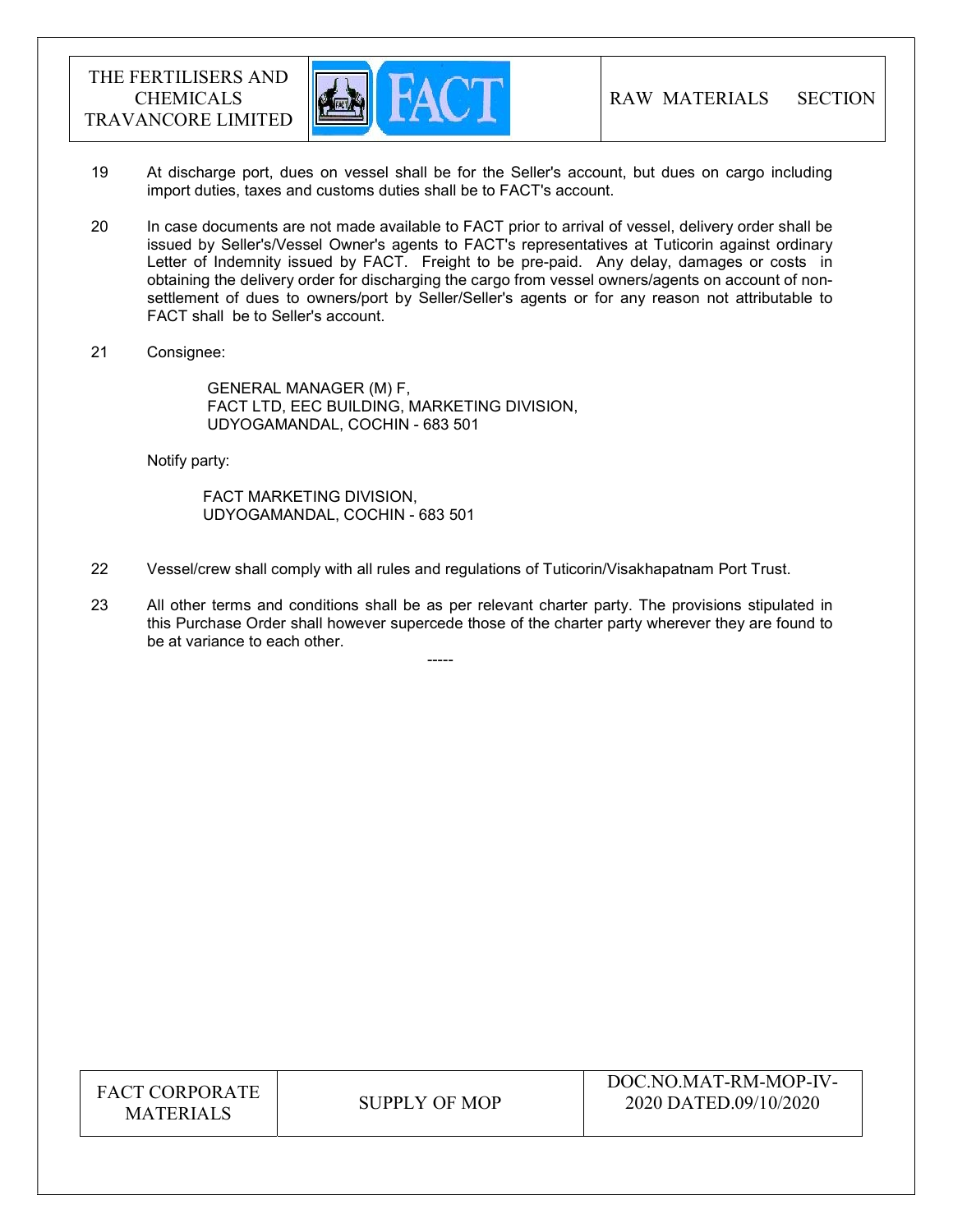

## Annexure - H

## COMPLIANCE STATEMENT

Ref: Enquiry No. MAT-RM–MOP-IV-2020 dated 09/10/2020

We have read and understood all the Enquiry Documents (Enquiry Notice and all Annexures) against your enquiry no. MAT-RM–MOP-IV-2020 dated 09/10/2020 and hereby confirm our acceptance to the same except for the deviations listed below:

| <b>LIST OF DEVIATIONS</b> |             |                        |  |
|---------------------------|-------------|------------------------|--|
| Document/<br>Clause No.   | Description | Reasons for Deviations |  |
|                           |             |                        |  |
|                           |             |                        |  |
|                           |             |                        |  |
|                           |             |                        |  |
|                           |             |                        |  |
|                           |             |                        |  |
|                           |             |                        |  |
|                           |             |                        |  |
|                           |             |                        |  |

Name of Vendor:

Name & Designation of Authorized Signatory:

Seal & Signature:

Date:

| <b>FACT CORPORATE</b><br><b>MATERIALS</b> | SUPPLY OF MOP | DOC.NO.MAT-RM-MOP-IV-<br>2020 DATED.09/10/2020 |
|-------------------------------------------|---------------|------------------------------------------------|
|-------------------------------------------|---------------|------------------------------------------------|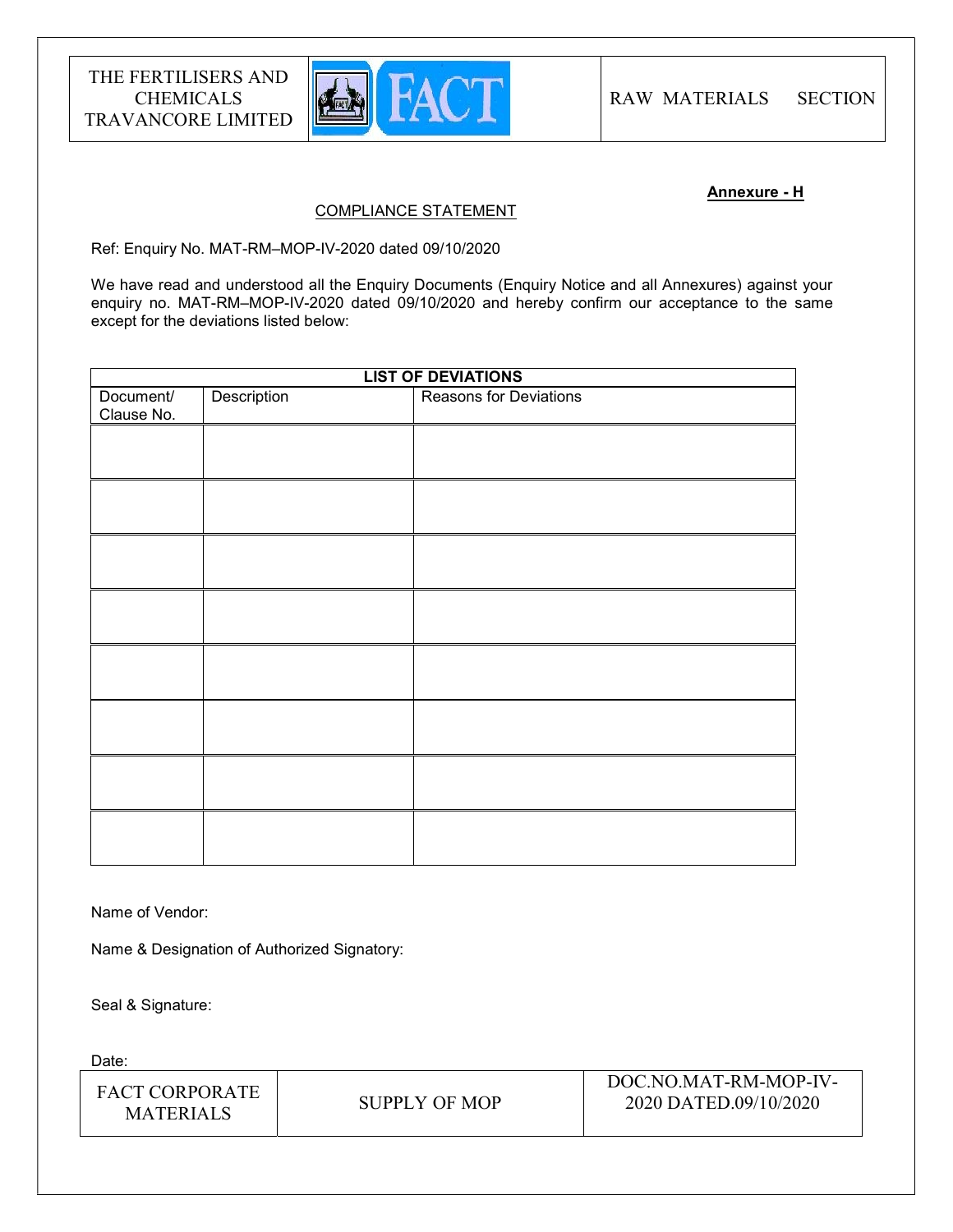

## Annexure- J

Enquiry No. MAT-RM–MOP-IV-2020 dated 09/10/2020

## (UN-PRICED COPY OF PRICE BID)

| SI. No | Price elements                        | Whether Quoted or Not |
|--------|---------------------------------------|-----------------------|
|        | FOB 180 days Price*                   | Quoted / Not quoted   |
| 2      | CFR 180 days Price*                   | Quoted / Not quoted   |
| 3      | Franchise discount                    | Quoted / Not quoted   |
| 4      | <b>Other Discounts</b>                | Quoted / Not quoted   |
| 5      | Arrival at Tuticorin/Visakhapatnam**: | During                |
| 6      | Acceptance of Note:1                  | Accepted/Not Accepted |

Offer is valid till:

Name of Bidder:

Signature of Authorized Signatory

Date:<br>Place: Place: Seal: Seal: Seal: Seal: Seal: Seal: Seal: Seal: Seal: Seal: Seal: Seal: Seal: Seal: Seal: Seal: Seal: Seal: Seal: Seal: Seal: Seal: Seal: Seal: Seal: Seal: Seal: Seal: Seal: Seal: Seal: Seal: Seal: Seal: Seal: Seal:

Note:

\*1. For the purpose of quoting, the India price shall be the lowest one among the India price till 31.12.2020 and India price fixed for the period immediately after 31.12.2020. \*\*2. Port will be confirmed by FACT to successful bidder before confirming FOB/CFR option.

| <b>FACT CORPORATE</b><br>SUPPLY OF MOP<br><b>MATERIALS</b> | DOC.NO.MAT-RM-MOP-IV-<br>2020 DATED.09/10/2020 |
|------------------------------------------------------------|------------------------------------------------|
|------------------------------------------------------------|------------------------------------------------|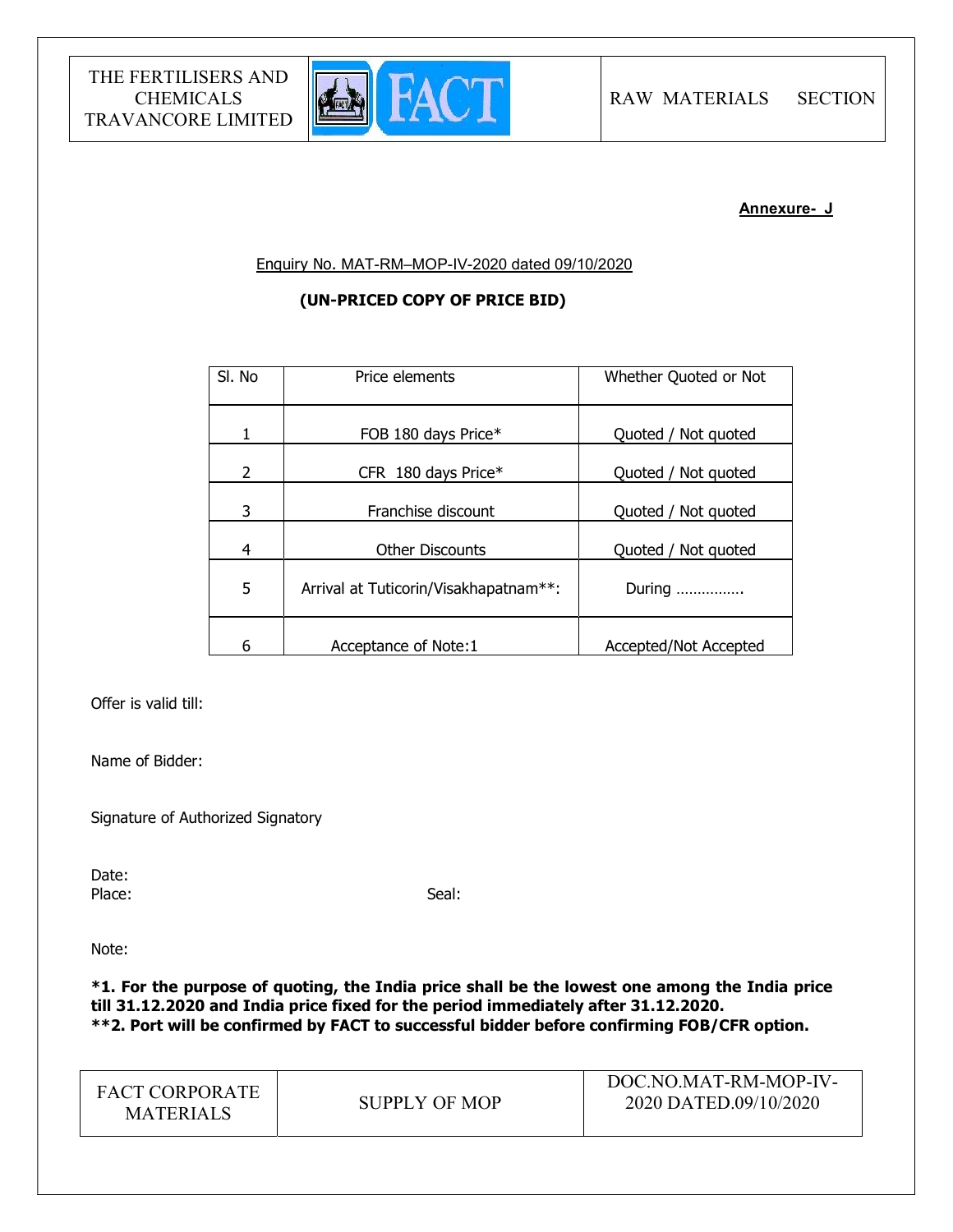

## Annexure - K

## Enquiry No. MAT-RM–MOP-IV-2020 dated 09/10/2020

## Part B- Price Bid

| SI. No | Price elements                        | Quote                 |
|--------|---------------------------------------|-----------------------|
| 1      | FOB 180 days Price*                   | USD  Per MT           |
| 2      | CFR 180 days Price*                   | USD  Per MT           |
| 3      | Franchise discount                    | USD  Per MT           |
| 4      | <b>Other Discounts</b>                | USDPer MT             |
| 5      | Arrival at Tuticorin/Visakhapatnam**: | During                |
| 6      | Acceptance of Note:1                  | Accepted/Not Accepted |

Offer is valid till:

Name of Bidder:

Signature of Authorized Signatory

Date: Place: Seal: Seal: Seal: Seal: Seal: Seal: Seal: Seal: Seal: Seal: Seal: Seal: Seal: Seal: Seal: Seal: Seal: Seal: Seal: Seal: Seal: Seal: Seal: Seal: Seal: Seal: Seal: Seal: Seal: Seal: Seal: Seal: Seal: Seal: Seal: Seal:

Note:

\*1. For the purpose of quoting, the India price shall be the lowest one among the India price till 31.12.2020 and India price fixed for the period immediately after 31.12.2020. \*\*2. Port will be confirmed by FACT to successful bidder before confirming FOB/CFR option.

| <b>FACT CORPORATE</b><br><b>MATERIALS</b> | SUPPLY OF MOP | DOC.NO.MAT-RM-MOP-IV-<br>2020 DATED.09/10/2020 |
|-------------------------------------------|---------------|------------------------------------------------|
|-------------------------------------------|---------------|------------------------------------------------|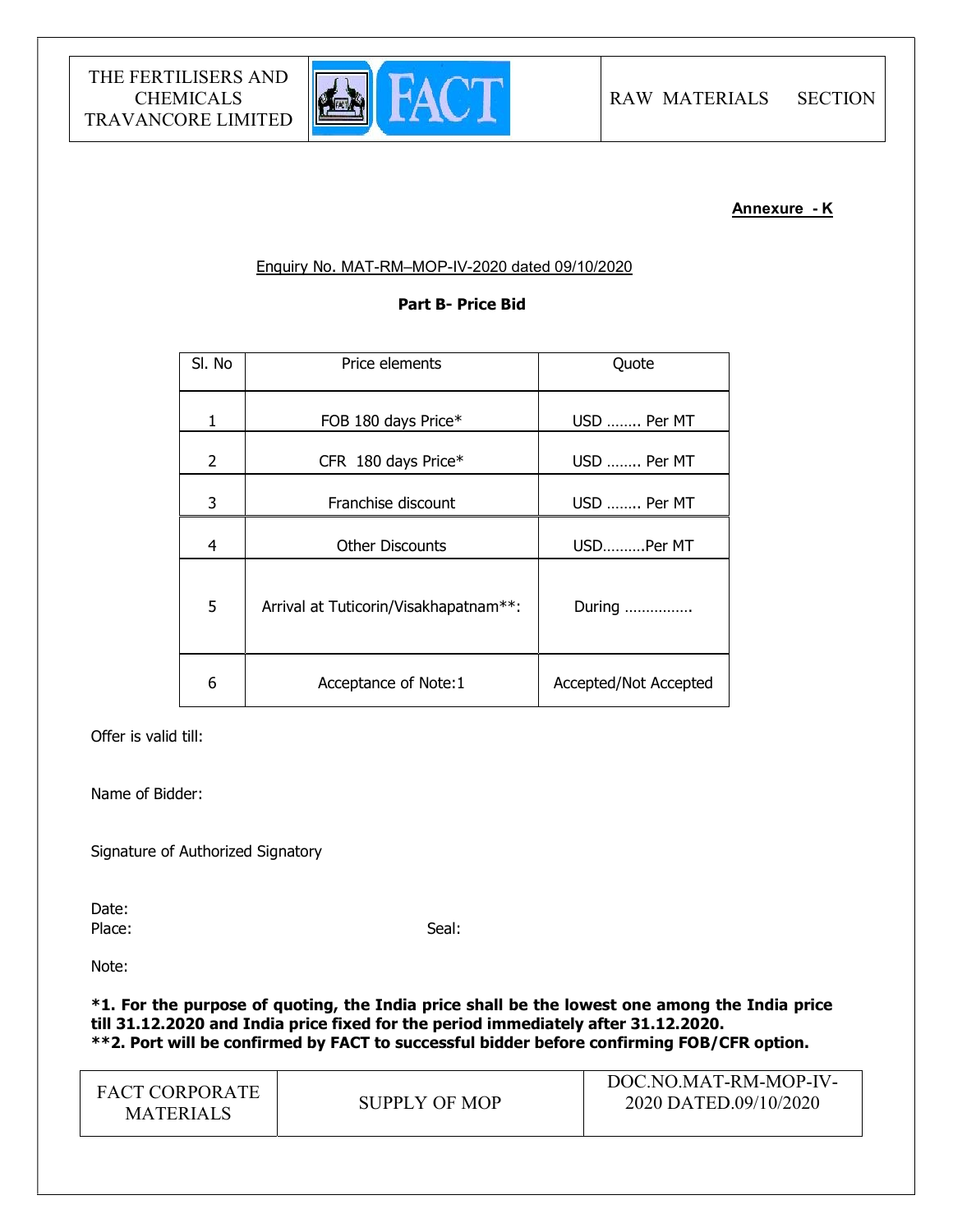

## Annexure - L

#### LIST OF FACT APPROVED BANKERS FOR BANK GUARANTEE:

Ref: Enquiry No. MAT-RM–MOP-IV-2020 dated 09/10/2020

Please note that all bank guarantees against the above referred enquiry shall be issued and confirmed by the banks approved by FACT. The list of banks approved by FACT is attached.

## A) STATE BANK OF INDIA

1. State Bank of India,

## B) NATIONALISED BANKS:

- 1. Allahad Bank,
- 2. Andhra Bank,
- 3. Bank of Baroda,
- 4. Bank of India,
- 5. Bank of Maharashtra,
- 6. Canara Bank,
- 7. Central Bank of India,
- 8. Corporation Bank,
- 9. Dena Bank,
- 10. Indian Bank,
- 11. Indian Overseas Bank,
- 12. Oriental Bank of Commerce,
- 13. Punjab & Sind Bank,
- 14. Punjab National Bank,
- 15. Syndicate Bank,
- 16. UCO Bank,
- 17. Union Bank of India,
- 18. United Bank of India,
- 19. Vijaya Bank.

## C) OTHER BANKS:

- 1. Bank of Rajasthan Limited,
- 2. Catholic Syrian Bank Limited

FACT CORPORATE ET CONFONATE SUPPLY OF MOP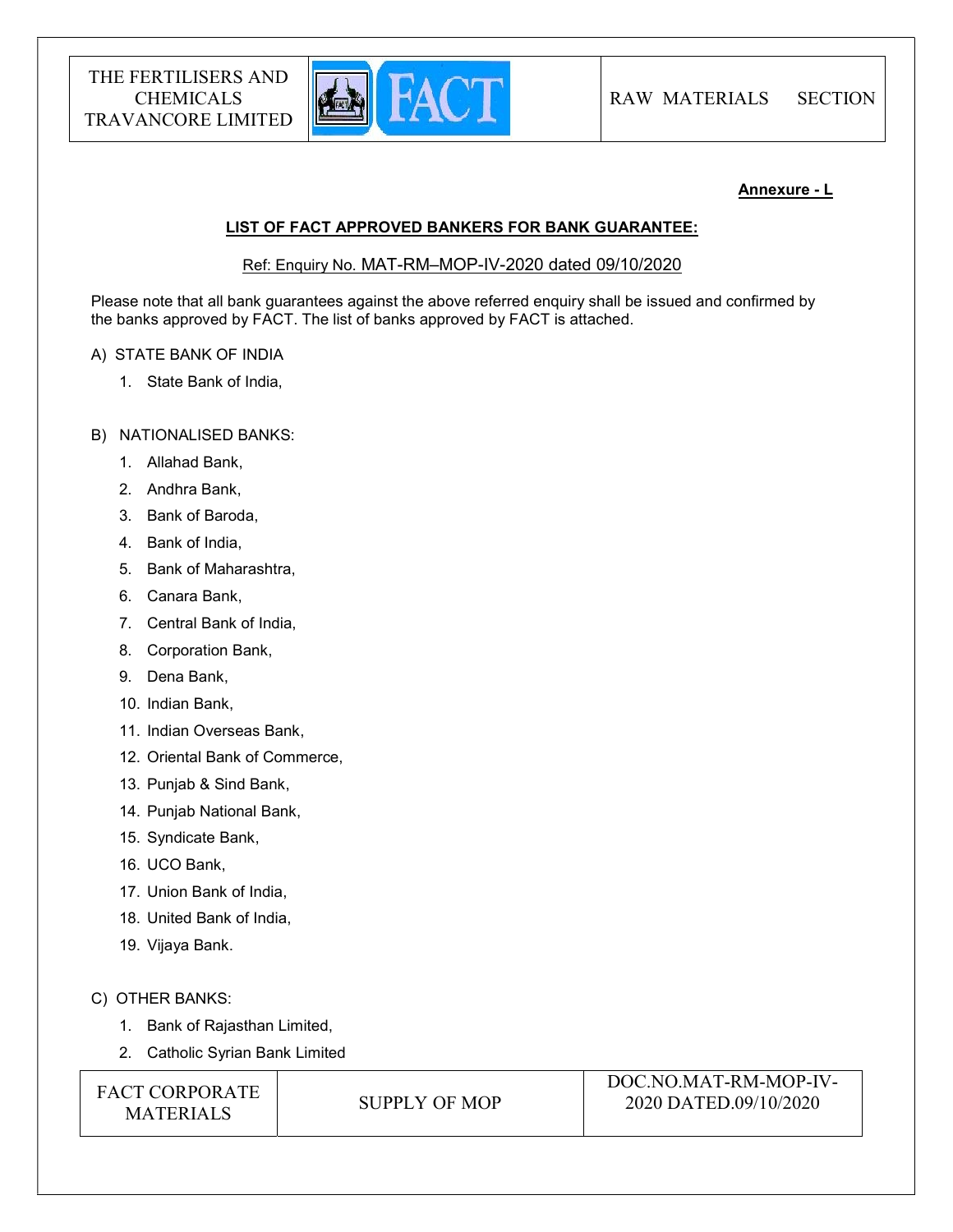

- 3. Kotak Mahindra bank Ltd.,
- 4. South Indian Bank Ltd.,
- 5. Tamilnad Merchantile Bank Ltd.,
- 6. The Federal Bank Ltd.,
- 7. The Jammu & Kashmir bank Limited,
- 8. The Karnatka Bank Limited,
- 9. SBER Bank

## D) FOREIGN BANKS:

- 1. ABN AMRO Bank N.V.,
- 2. American Express Bank Limited,
- 3. Bank of American National Trust & Saving Association,
- 4. Bank of Tokyo Limited,
- 5. Barclays Bank PLC
- 6. BNP Paribas
- 7. Calyon Bank
- 8. Citibank N.A.,
- 9. Deutsche Bank,
- 10. Development Bank of Singapore (DBS)
- 11. Hong Kong & Shanghai Banking Corporation Limited,
- 12. ING Vysya Bank
- 13. JP Morgan Chase Bank,
- 14. Standard Chartered Bank.

E) PRIVATE SECTOR BANKS:

- 1. Axis Bank Ltd.,
- 2. Housing Development Finance Corporation Ltd., (HDFC)
- 3. ICICI Bank Limited,
- 4. IDBI Bank Limited,

Note: If the Bank Guarantee is issued by a bank outside India, a counter guarantee from an Indian nationalized/ scheduled bank in India shall be submitted.

| <b>FACT CORPORATE</b> |
|-----------------------|
| <b>MATERIALS</b>      |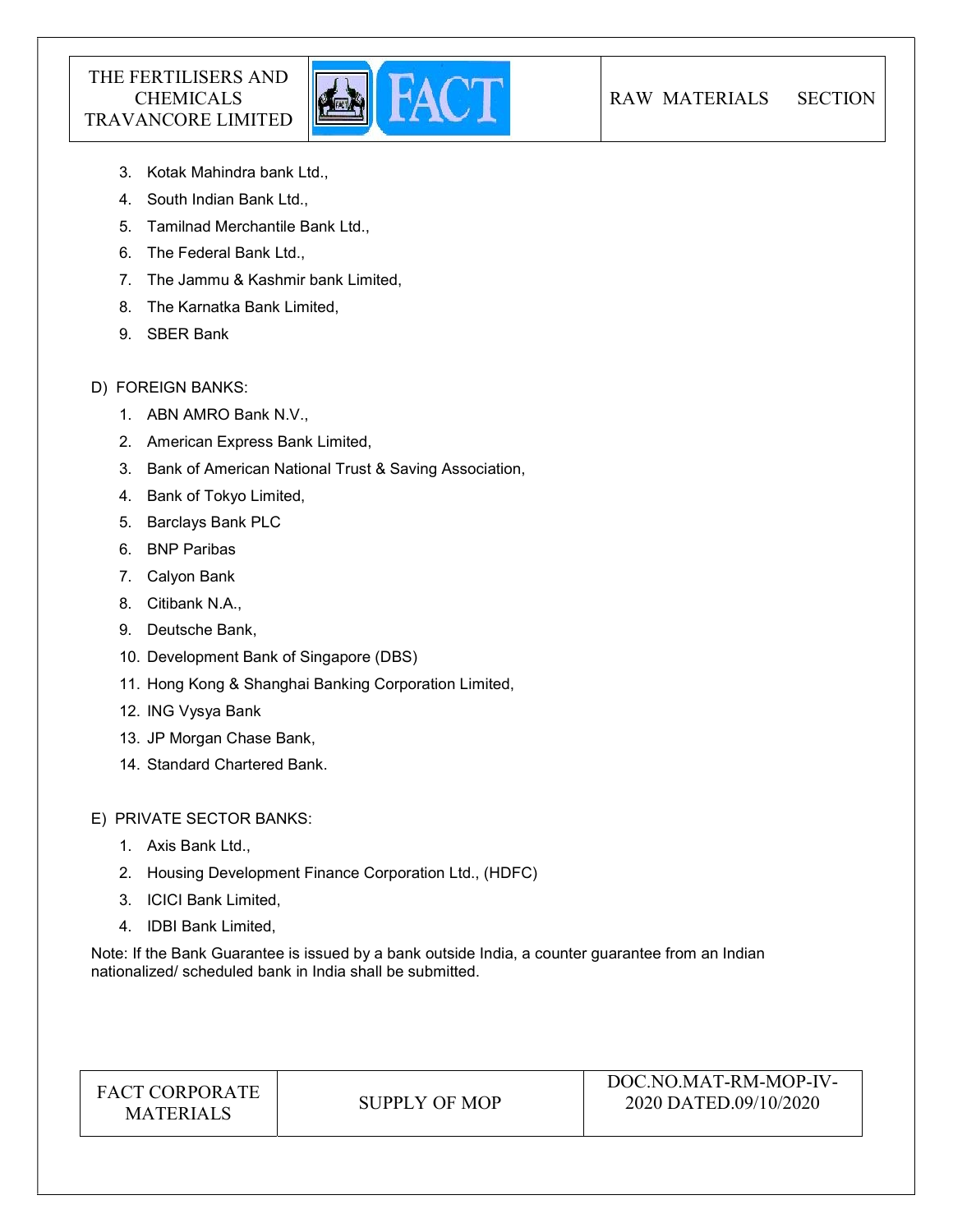

#### Annexure – M

## PROFORMA OF BANK GUARANTEE IN LIEU OF SECURITY DEPOSIT (PERFORMANCE GUARANTEE BOND)

(To be obtained from a Nationalized / Scheduled Bank on Stamp Paper of Rs. 200/-).

The Fertilisers and Chemicals Travancore Limited, Udyogamandal P.O. Cochin - 683 501

WHEREAS FACT - Head Office, a Division of Fertilisers and Chemicals Travancore Limited, Udyogamandal P.O. Kerala (hereinafter called referred to as the Company) has placed a Purchase Order No...................dated...........with M/s...................... .......................... hereinafter called the supplier) for the supply of ........................... and whereas it is one of the conditions of the said purchase order that the Supplier shall either remit a sum of USD.............(US Dollars.............................only) or furnish a Bank Guarantee for USD............. (US Dollars ...............................only)as security deposit for the due fulfillment of the said purchase order by the said Supplier.

In consideration of the Company having agreed to accept a Bank Guarantee from us towards such security deposit in lieu of the cash deposit in accordance with the terms and conditions of the above purchase order, we.................. the Bank (hereinafter referred to as the Bank) do hereby undertake to pay the Company merely on demand any sum or sums from time to time demanded by the Company up to a maximum of USD...... (US Dollars............. only) being the amount of the security deposit against any loss or damage caused to or suffered by or would be caused to or suffered by the Company by reason of any breach by the said Supplier of any of the terms and conditions contained in the said purchase order.

We, the said Bank, do hereby undertake to pay the amount so demanded by the Company without any demur merely on a demand from the Company stating that the amount claimed is due by way of loss or damage caused to or suffered or would be caused to or suffered by the Company by reason of breach by the said Supplier of any of the terms and conditions contained in the said contract. Any such demand made on the Bank shall be conclusive as regards the amount due and payable by the Bank under this guarantee.

We undertake to pay to the Company any money so demanded notwithstanding any dispute or disputes raised by the said Supplier in any suit or proceeding pending before any court or Tribunal relating thereto our liability under this being absolute and unequivocal.

The payment so made by us under this Guarantee shall be a valid discharge of our liability for payment thereunder and the said Supplier shall have no claim against us for making such payment.

We ............................... further agree that the quarantee herein contained shall remain in full force and effect during the period that would be taken for the performance of the said contract and that it shall continue to be enforceable till all the dues of the Company under or by virtue of the said contract have been fully paid and its claim satisfied or discharged or till the Company certifies that the terms and conditions of the said contract have been fully and properly carried out by the said Supplier and accordingly discharges this guarantee.

We .............................. further agree with the said Company that they shall have the fullest liberty without our consent and without affecting in any manner our obligations hereunder to vary any of the terms and conditions of the said contract or to extend time of performance by the said Supplier or to postpone

| <b>FACT CORPORATE</b><br><b>MATERIALS</b> | SUPPLY OF MOP | DOC.NO.MAT-RM-MOP-IV-<br>2020 DATED.09/10/2020 |
|-------------------------------------------|---------------|------------------------------------------------|
|-------------------------------------------|---------------|------------------------------------------------|